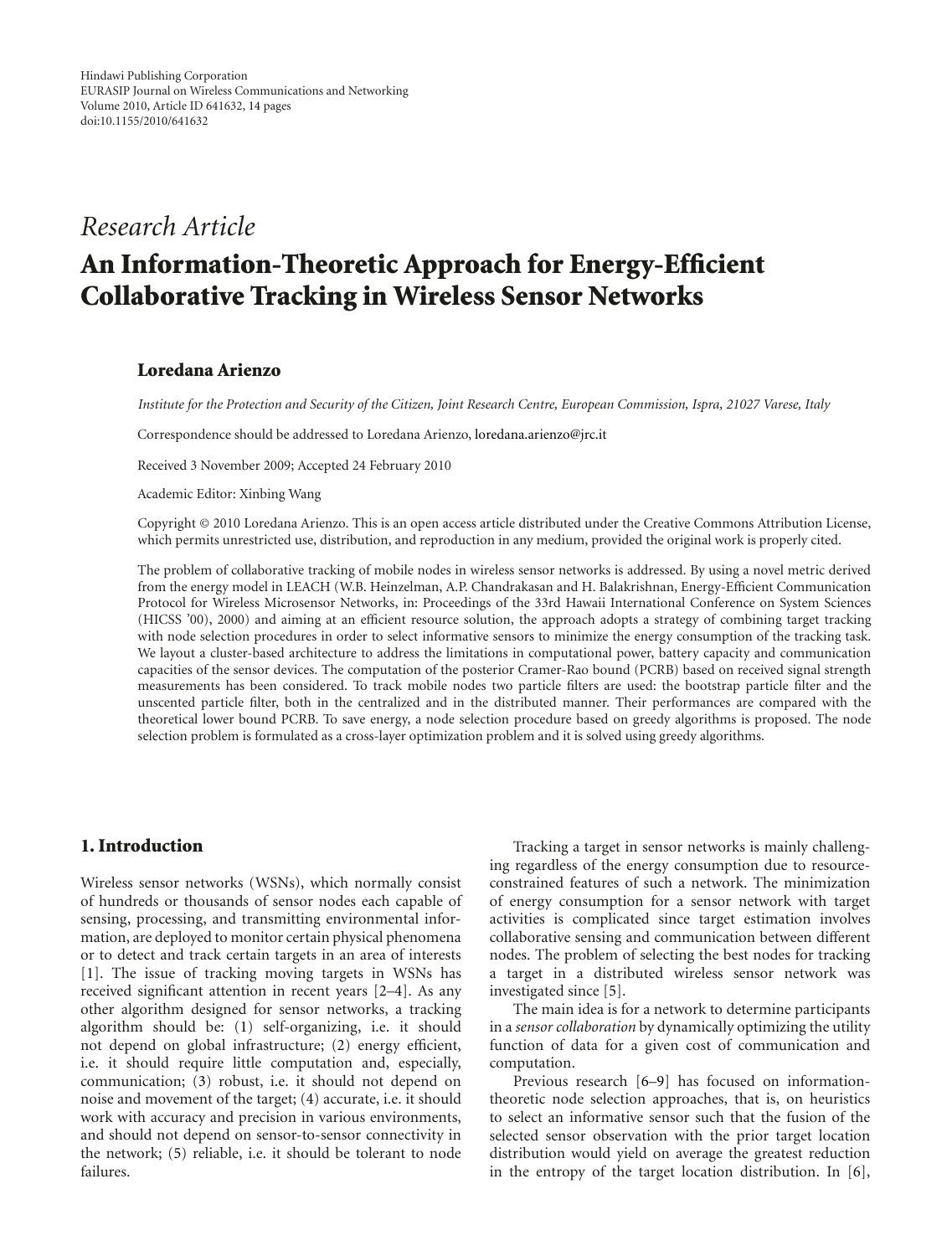the sensor node which will result in the smallest expected posterior uncertainty of the target state is chosen as the next node to contribute to the movement decision. Specially, minimizing the expected posterior uncertainty is equivalent to maximizing the mutual information between the sensor node output and the target state [6]. In [7], an entropybased sensor selection heuristic is proposed for target localization in which a sensor node is chosen at each step and the observation of that node is incorporeted into the target location distribution using sequential Bayesian filering. Instead, the main idea underlying our approach is that the heuristics select an informative sensor such that the fusion of the selected sensor observation with the prior target location distribution would yield to minimize the overall energy consumption in a cluster while maximizing the mutual information between the sensor node observation and the target state in order to improve the quality of the tracking data. We show that properly selected nodes to collect measurements in a cluster head, we can save energy to maximize the sensor network lifetime, and we will compare our node selection algorithm with that of Kaplan [8, 9].

*1.1. Main Contribution.* The main contributions are as follows.

- (i) By using the energy model in [10], we propose a novel energy-based metric to evaluate the energy consumption of node selection algorithms in a cluster of sensor nodes.
- (ii) We formulate the node selection problem as a cross-layer optimization problem and determine the optimal solution by greedy algorithm.
- (iii) We compare the proposed node selection algorithms with the existing literature.
- (iv) We implement distributed tracking algorithms using particle filter method and we compare them with the existing literature.

Preliminary results of this work were published in the author references [11]. The remainder of this paper is organized as follows: in Section 1.2 we describe the existing work. Section 2 provides the preliminary information by describing the model of the overall system, by introducing the energy-based metrics. Section 3 provides a concise review of some basic concepts and statistical model of the nonlinear dynamical system. Section 4 describes the tracking algorithms and formulates the distributed tracking problem introducing a node selection rule. In Section 5 we describe the optimization problem and provide solutions. Section 6 discusses the performances of proposed algorithms, while in Section 7, we draw the main conclusions.

*1.2. Related Work.* Many criteria influence the design of energy-efficient tracking approaches, and a wide range of schemes have been proposed. This Section is devoted to provide an overview of existing energy-efficient techniques for tracking a target in a wireless sensor network.

Generally, the *hierarchical structures* include tree-based, cluster-based, and prediction-based structures. The *treebased* approaches [12–15] use a hierarchy tree to represent the sensors and record information about presence of the objects being detected by the sensors. Kung and Vlah [12] propose STUN (Scalable Tracking Using Networked Sensors), a scalable tracking architecture that employs hierarchical structure to allow the system to handle a large number of tracked objects. Additionally to the tree, Lin and Tseng [13] consider an in-network moving object tracking in a sensor network, consisting of two operations: location update and query. The drawback is the building of the tree as the target moves. Zhang and Cao [14, 15] propose DCTC (Dynamic Convoy Tree-Based Collaboration). They introduce a message-pruning tree structure called *convoy tree*, which is dynamically configured to add and prune some nodes as the target moves and the tracking problem is formalized as a multiple objective optimization problem. The solution to the problem is a convoy tree sequence with high tree coverage and low energy consumption. Building such a convoy tree sequence requires global network information, and reconfiguration and maintenance of a convoy tree incurs considerable computational and communication overhead. As a result, the tree-based approaches are usually centralized and applied in the deployment phase of sensor networks.

Wang et al. [16] and Chen et al. [17] propose *clusterbased* tracking schemes. They envision a hierarchical sensor network that is composed of (a) a static backbone of sparsely placed position-aware sensors which will assume the role of a cluster head (CH) upon triggered by certain signal events and (b) moderately to densely populated low-end sensors whose function is to provide sensor information to CHs upon request. In these schemes, sensors are grouped into clusters either statically or dynamically (upon detection of the target in the vicinity), and a cluster head collects information from its cluster members and determines the target location using either the trilateration technique [16] or the Voronoi diagram-based approach [17]. Both localization approaches aim to determine the exact location of the target at the expense of considerable computational overhead because of the potentially high number of nodes in the cluster.

From the *topology* perspective, the tracking approaches could use a global or local knowledge about the location of every node in the network. As opposed to the tree-based schemes [12–15] that use a global information, the clusterbased schemes [16, 17] rely on local topology knowledge to limit the scope of target's location updates.

As to the *signal processing*, the tracking approaches can be classified as centralized or distributed. Usually the tree-based schemes are centralized approaches, while the cluster-based schemes are distributed schemes in which the cluster head is the *leader node* in the processing. The works in [13, 18] are centralized approaches, while those in [3, 4, 14, 16, 19] are distributed approaches.

As defined in [20] the *sensor management* is the process of dynamically retasking sensors in response to an evolving environment. The goal of sensor management is to choose actions for individual sensors dynamically so as to maximize overall network utility. In a tracking task the sensor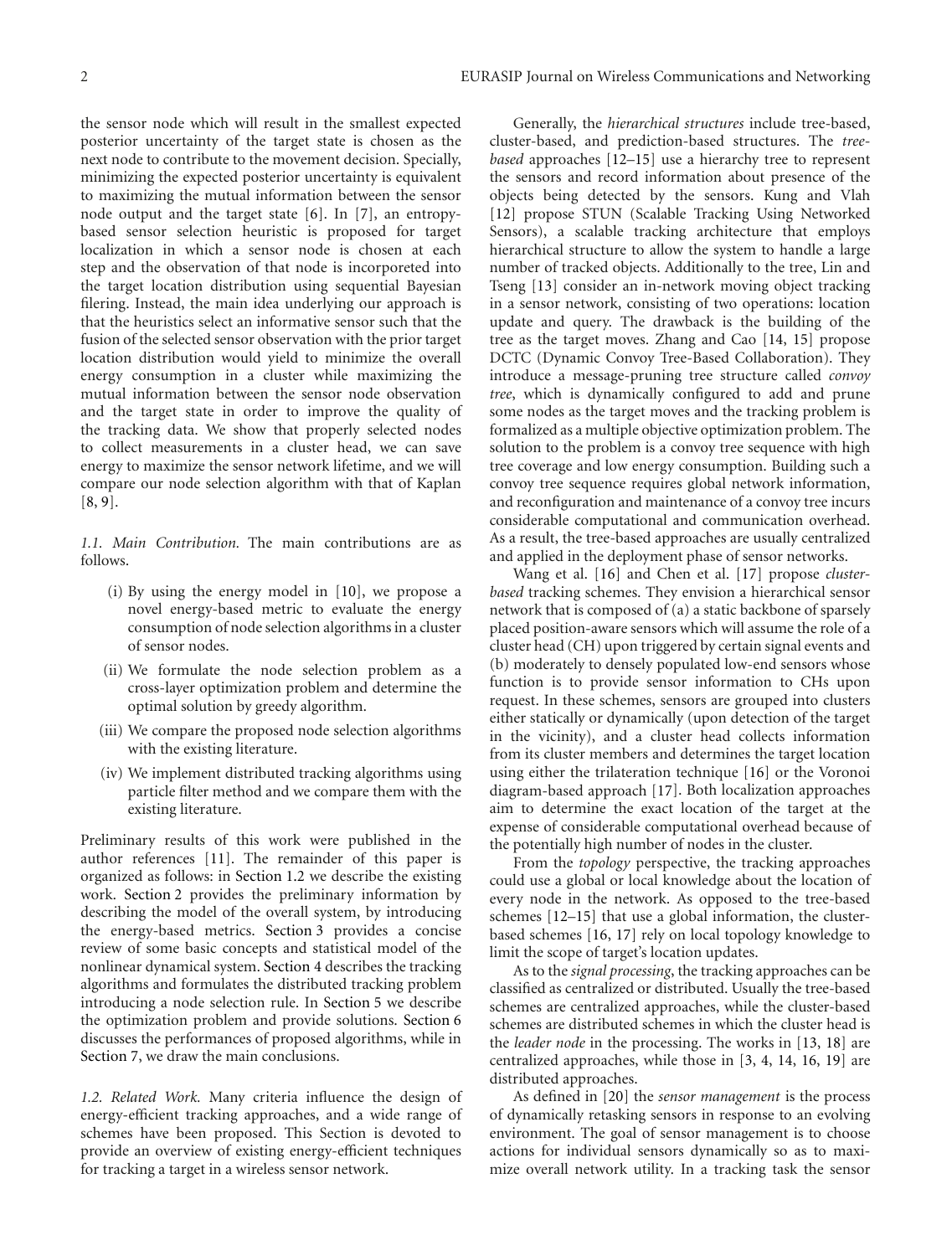

Figure 1: Sensor network topology.

management addresses the problem of choosing informative sensors needed to obtain information about the target state and therefore maximize the network lifetime. Based on the *collaboration*, the existing approach of target tracking can be classified in information-driven and informationbased. Zhao et al. [19] propose IDSQ (Information Driven Sensor Querying), in which the selection of the best node is based on a Mahalanobis distance that leads to a heuristic method favoring the sensors whose Euclidean distance to the target is small. In [7–9] the node selection problem has been addressed using an information-based approach. The main idea behind this approach is to optimize a utility function, representing the location accuracy, using entropybased metrics.

As will be discussed in detail in the next sections, the main idea underlined our proposed information-theoretic approach is to optimize an utility function representing the overall energy in a cluster, using energy-based metrics, jointly to the mutual information between the sensor node observation and the target state.

#### **2. System Model**

We make the following assumptions about the sensor network. First, the network is composed of a single gateway (sink) node and multiple sources. Next, the network is modeled as a combination of (1) a static backbone of sensor nodes aware of their position which assume the role of a cluster head and (2) randomly distributed low-end sensors which sense a moving target and report data to CHs upon request. Finally, we assume that the network is composed of dynamic clusters, depending on the predicted target trajectory (see Figure 1). Indeed, to facilitate collaborative data processing in target tracking sensor networks, usually the sensors are aggregated in clusters, led by a CH.

The details of the clustering algorithm are out of the aim of this paper. In the following we will limit ourselves to consider only the intra-cluster communication issues.

We only highlight that to waste less power the cluster-head should be selected with a shorter distance to the target. The active sensor of the cluster, which will assume the role of cluster head, will predict the trajectory of a target by means of a particle filter based on the history of the target location and some observations which come from some active sensors in the cluster. These sensors in the cluster are chosen to minimize the overall energy consumption.

*2.1. Energy Model.* The main concept underlying the proposed energy efficient tracking algorithm is that the CH should select the active neighbors with the goal of reducing the total energy needed to transmit its data through its radio. In this subsection we introduce two metrics based on energy consumption for a tracking task.

*2.1.1. Energy-Based Metric.* To describe the energy consumption of a tracking algorithm for power-constrained sensor network, we use the energy model for wireless sensor networks introduced by Heinzelman et al. [10]. The energy consumption per bit at the physical layer is

$$
E = E_{\text{Tx-elec}} + \beta d^{\alpha} + E_{\text{Rx-elec}}, \tag{1}
$$

where *E*Tx-elec is a distance independent term that takes into account overheads of transmitter electronics (PLLs, VCOs, bias currents, etc.) and digital processing; *E*Rx-elec is a distance independent term that takes into account overheads of receiver electronics; finally *βdα* accounts for the radiated power necessary to transmit one bit over a distance *d* between source and destination, where *α* is the exponent of the path loss  $(2 \le \alpha \le 5)$ .

According to [21] we assume that  $E_{Tx\text{-elec}} = E_{Rx\text{-elec}} =$ *E*elec. Hence, given *l* bits of data, the overall energy consumption to transmit the packet of *l* bit between two nodes at a distance *d* with a given received SNR can be expressed as

$$
E(d, l) = \left(2E_{\text{elec}} + E_{\text{amp}} \cdot d^{\alpha}\right) \cdot l,\tag{2}
$$

where  $E_{\text{elec}}$  [Joule/bit] is the energy needed by the transceiver circuitry to transmit or receive one bit and *<sup>E</sup>*amp [Joule*/*(bit · m*<sup>α</sup>*)] is a constant which represents the energy needed to transmit one bit over a distance *d* to achieve an acceptable SNR at the destination.

This model assumes that the energy consumption is dominated by the radio communication rather than the computation. We refer to (2) as the energy-based metric.

*2.1.2. Residual Energy-Based Metric.* According to [22, 23] we propose another metric combining energy and remaining energy at nodes. Hence, if we refer to a link (*i*,*j*) with distance *d*, the overall energy consumption to transmit a *l*-bit packet between the node *i* and node *j* at a distance *d* with a given received SNR can be expressed as

$$
E_{ij}(d, l) = E_r - \left(2E_{\text{elec}} + E_{\text{amp}} \cdot d^{\alpha}\right) \cdot l,\tag{3}
$$

where the first addend *Er* is the remaining energy at node *i* and the second addend is the transmission energy required for the node *i* to transmit *l* bits to its neighboring node *j*. We refer to (3) as the residual energy-based metric.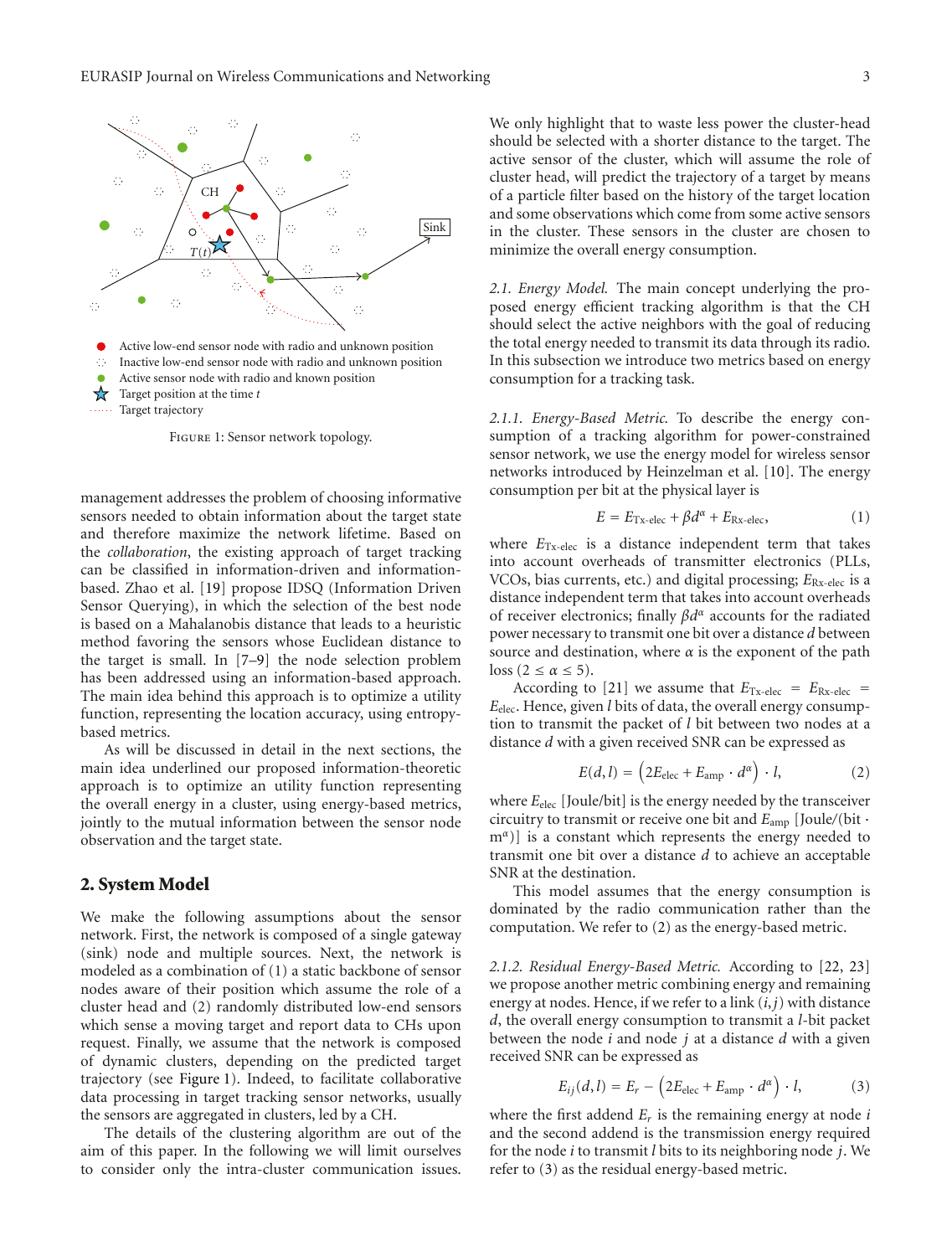*2.2. Network Model.* In our analysis, we consider a network composed of randomly deployed sensor nodes which sense a moving target and forward the information into a positionaware sensor which acts as a data gathering node. The network is divided into  $N_c$  clusters each having  $N_a$  nodes. Each sensor is equipped by a low data rate radio interface. The position-aware sensors are equipped by two radio transmitters, that is, a low data rate transmitter to communicate with the sensors, and a high rate wireless interface for CH-CH communication.

In our analysis, we assume to know the position of the CH (static node) and to estimate the distance of each neighbor with respect the CH. Many types of sensors provide measurements that are function of the relative distance between the sensor and the sensed object (e.g., acoustic sensors, sonar, etc.). We consider a common example, newly in [4], where sensors measure the power of a radio signal emitted by the object.

Therefore, we assume the log-normal shadowing model for the channel and we suppose that the power of a received signal decreases exponentially with the propagation distance:

$$
P_r(d) = P_r(d_o) \cdot \left(\frac{d_o}{d}\right)^{\alpha} + X_{\sigma}, \tag{4}
$$

where  $P_r(d)$  is the received power at a receiver at distance *d* from a transmitter,  $P_r(d_o)$  is the transmitted power at a reference distance  $d_0$ ,  $\alpha$  is the path loss exponent ( $2 \le \alpha \le 5$ ), and  $X_{\sigma}$  is the shadow fading component, with  $X_{\sigma}$  Gaussian distribution  $\mathcal{N}(0, \sigma)$ .

Hence, the distance from the *i*th sensor of the cluster to the CH can be estimated as  $d = (P_r/P_a)^{-1/\alpha}$ , where  $P_r$ is the received signal strength in the sensor, and *Pa* is the (unknown) strength of the signal from the sensor.

#### **3. Basic Concepts and Theoretical Bound**

We begin our analysis with a concise review of some basic concepts and the models of a nonlinear dynamical system.

We consider the state estimation of a nonlinear dynamical system:

$$
\mathbf{x}_{k+1} = \mathbf{f}_k(\mathbf{x}_k, \mathbf{w}_k),
$$
  

$$
\mathbf{z}_k = \mathbf{h}_k(\mathbf{x}_k, \mathbf{v}_k),
$$
 (5)

where, *k* is the discrete time index;  $\mathbf{x}_k \in \mathbb{R}^n$  is the state vector;  $z_k \in \mathbb{R}^m$  is the observation vector;  $w_k$  is the zero-mean white Gaussian process noise with nonsingular covariance matrix  $\mathbf{Q}_k$ ;  $\mathbf{v}_k$  is the zero-mean white Gaussian measurement noise independent of **w***<sup>k</sup>* with nonsingular covariance matrix  $\mathbf{R}_k$ ;  $\mathbf{f}_k$  and  $\mathbf{h}_k$  are the (in general) nonlinear functions.

The functions  $f_k$  and  $h_k$  may depend on time *k*. Further we assume that the initial state  $x_0$  has a known probability density function  $p(\mathbf{x}_0)$ . Let  $\nabla$  and  $\Delta$  be operators of the firstand second-order partial derivatives, respectively,

$$
\nabla_{\mathbf{x}_{k}} = \left[\frac{\partial}{\partial x_{1}}, \dots, \frac{\partial}{\partial x_{r}}\right]^{T},
$$
\n
$$
\Delta_{\mathbf{x}_{k}}^{\mathbf{x}_{k}} = \nabla_{\mathbf{x}_{k}} \nabla_{\mathbf{x}_{k}}^{T}.
$$
\n(6)

Using this notation, the Fisher Information Matrix (FIM) given by [24] for this problem can be written as

$$
\mathbf{J}(\mathbf{x}_k) = -E\Big[\Delta_{\mathbf{x}_k}^{\mathbf{x}_k} \log p(\mathbf{z}_k, \mathbf{x}_k)\Big],\tag{7}
$$

 $(8)$ 

where  $p(\mathbf{z}_k, \mathbf{x}_k)$  represents the joint probability density of  $(\mathbf{z}_k, \mathbf{x}_k)$  In the following sections  $J(\mathbf{x}_k)$  is denoted by  $J_k$  for brevity. The following proposition [25] gives an efficient method for computing  $J_k$  recursively.

**Proposition 1.** *The sequence* {**J***k*} *of Fisher information submatrices for estimating state vectors* {**x***k*} *obeys the recursion:*

 $J_{k+1} = D_k^{22} - D_k^{21} (J_k + D_k^{11})^{-1} D_k^{12}$ 

*where*

$$
\mathbf{D}_{k}^{11} = E \Big\{ -\nabla_{\mathbf{x}_{k}} \nabla_{\mathbf{x}_{k}}^{T} \log p(\mathbf{x}_{k+1} | \mathbf{x}_{k}) \Big\},
$$
\n
$$
\mathbf{D}_{k}^{12} = E \Big\{ -\nabla_{\mathbf{x}_{k+1}} \nabla_{\mathbf{x}_{k}}^{T} \log p(\mathbf{x}_{k+1} | \mathbf{x}_{k}) \Big\},
$$
\n
$$
\mathbf{D}_{k}^{21} = E \Big\{ -\nabla_{\mathbf{x}_{k}} \nabla_{\mathbf{x}_{k+1}}^{T} \log p(\mathbf{x}_{k+1} | \mathbf{x}_{k}) \Big\} = \Big[ \mathbf{D}_{k}^{12} \Big]^{T}, \qquad (9)
$$
\n
$$
\mathbf{D}_{k}^{22} = E \Big\{ -\nabla_{\mathbf{x}_{k+1}} \nabla_{\mathbf{x}_{k+1}}^{T} \log p(\mathbf{x}_{k+1} | \mathbf{x}_{k}) \Big\}
$$
\n
$$
+ E \Big\{ -\nabla_{\mathbf{x}_{k+1}} \nabla_{\mathbf{x}_{k+1}}^{T} \log p(\mathbf{z}_{k+1} | \mathbf{x}_{k+1}) \Big\}.
$$

*3.1. Time-Invariant Model.* We assume that the functions  $f_k(\cdot, \cdot)$  and  $h_k(\cdot, \cdot)$  are time invariant (independent of *k*). Using this assumption and according to [25], the matrices  $D_k^{11}, \ldots, D_k^{22}$  do not depend on *k*, and additionally for  $k \to$ ∞, the matrix **J***<sup>k</sup>* converges to a matrix **J**∞, which is given as a solution to the following equation:

$$
\mathbf{J}_{\infty} = \mathbf{D}_{k}^{22} - \mathbf{D}_{k}^{21} \left( \mathbf{J}_{\infty} + \mathbf{D}_{k}^{11} \right)^{-1} \mathbf{D}_{k}^{12}.
$$
 (10)

Note that (10) is a discrete-time algebraic Riccati equation. A common form of the Riccati equation is obtained if the recursion (8) is equivalently written as

$$
\mathbf{J}_{k+1} = \mathbf{D}_{k}^{21} (\mathbf{D}_{k}^{11})^{-1} \mathbf{J}_{k} (\mathbf{D}_{k}^{11})^{-1} \mathbf{D}_{k}^{12} - \mathbf{D}_{k}^{21} (\mathbf{D}_{k}^{11})^{-1} \n\cdot \mathbf{J}_{k} (\mathbf{J}_{k} + \mathbf{D}_{k}^{11})^{-1} \mathbf{J}_{k} (\mathbf{D}_{k}^{11})^{-1} \mathbf{D}_{k}^{12} \n+ \mathbf{D}_{k}^{22} - \mathbf{D}_{k}^{21} (\mathbf{D}_{k}^{11})^{-1} \mathbf{D}_{k}^{12},
$$
\n(11)

which can be easily proved by simple algebraic manipulations. Then, put  $J_{k+1} = J_k = J_\infty$ .

*3.2. Model for State Estimation of a Nonlinear Dynamical System.* The problem of estimating the state vector of a nonlinear dynamical system (i.e., single target tracking) can be formulated as follows. The state and the observations of the target of interest are assumed to follow the following model:

$$
\mathbf{x}_{k+1} = \mathbf{F}_k \mathbf{x}_k + \mathbf{A}_k \mathbf{w}_k, \n\mathbf{z}_k = \mathbf{H}_k(\mathbf{x}_k) + \mathbf{B}_k \mathbf{v}_k,
$$
\n(12)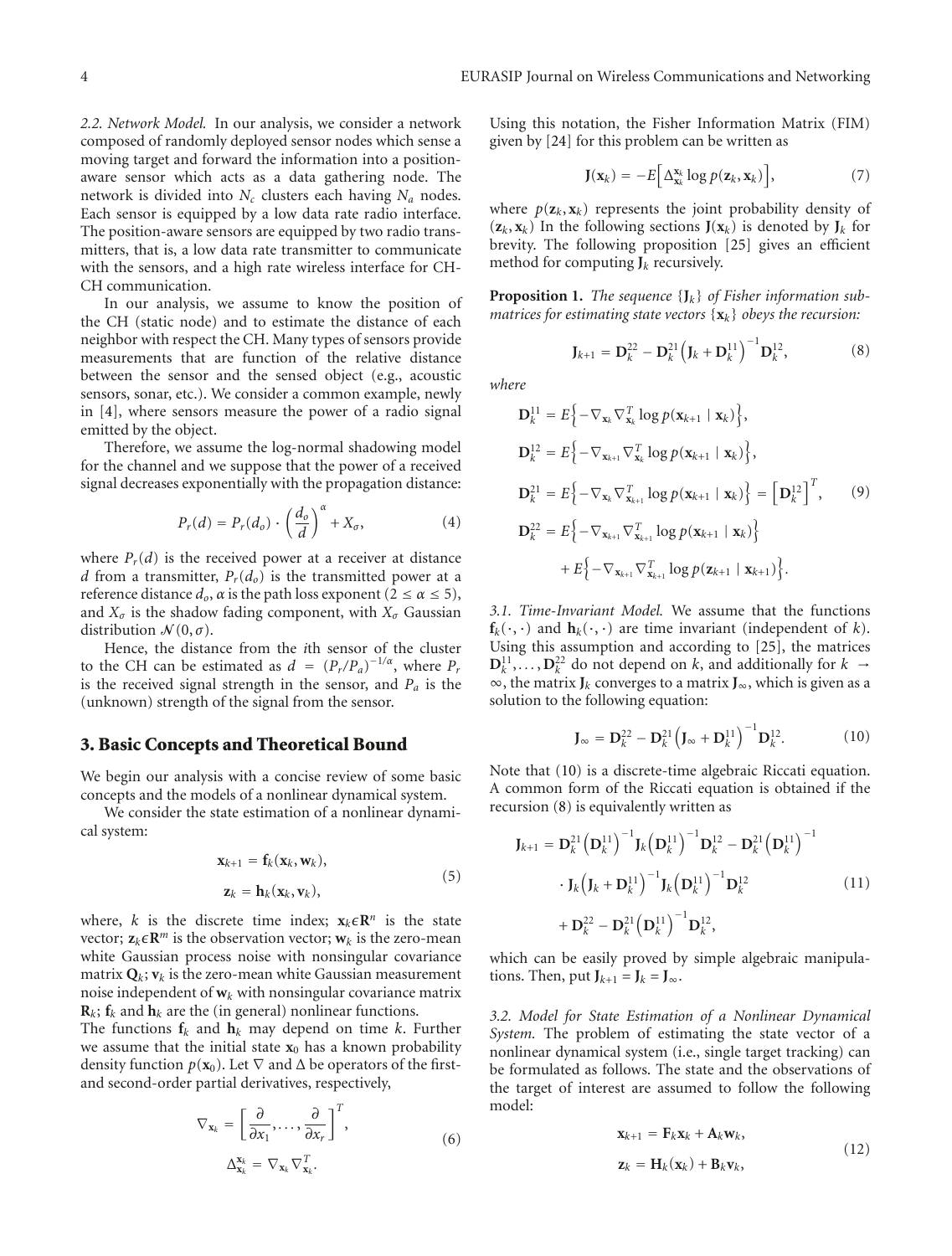where  $\mathbf{x}_k$ ,  $\mathbf{z}_k$ ,  $\mathbf{w}_k$ , and  $\mathbf{v}_k$  were introduced in Section 3. The matrices  $\mathbf{F}_k$ ,  $\mathbf{A}_k$ , and  $\mathbf{B}_k$  are independent of the state vector whereas  $H_k$  is a function dependent of the state vector  $\mathbf{x}_k$ . From the assumption that the noises  $w_k$  and  $v_k$  are Gaussian with zero mean and invertible covariances matrices **Q***<sup>k</sup>* and **R***k*, respectively, and that the elements of the noise vectors **w***<sup>k</sup>* and  $v_k$  are independent and identically distributed (IID) it follows that the conditional densities can be written as

$$
p(\mathbf{x}_{k+1} \mid \mathbf{x}_k) = \frac{1}{\sqrt{2\pi |\mathbf{Q}_i|}} \cdot e^{-(1/2)[\mathbf{x}_{k+1} - \mathbf{F}_k \mathbf{x}_k]^T \mathbf{Q}_k^{-1} [\mathbf{x}_{k+1} - \mathbf{F}_k \mathbf{x}_k]},
$$
  

$$
p(\mathbf{z}_k \mid \mathbf{x}_k) = \frac{1}{\sqrt{2\pi |\mathbf{Q}_i|}} \cdot e^{-(1/2)[\mathbf{z}_k - \mathbf{H}_k(\mathbf{x}_k)]^T \mathbf{R}_k^{-1} [\mathbf{z}_i - \mathbf{H}_k(\mathbf{x}_k)]}
$$
(13)

In the derivation above, we assume that the system model is time-invariant, implying that  $Q_1 = Q_2 = \cdots = Q_k = Q$  and  $\mathbf{R}_1 = \mathbf{R}_2 = \cdots = \mathbf{R}_k = \mathbf{R}$ . Consequently, from (13), we have

$$
-\log p(\mathbf{x}_{k+1} | \mathbf{x}_k) = c_1 + \frac{1}{2} [\mathbf{x}_{k+1} - \mathbf{F}_k \mathbf{x}_k]^T \mathbf{Q}_k^{-1} [\mathbf{x}_{k+1} - \mathbf{F}_k \mathbf{x}_k],
$$
  

$$
-\log p(\mathbf{z}_k | \mathbf{x}_k) = c_2 + \frac{1}{2} [\mathbf{z}_k - \mathbf{H}_k(\mathbf{x}_k)]^T \mathbf{R}_k^{-1} [\mathbf{z}_k - \mathbf{H}_k(\mathbf{x}_k)],
$$
  
(14)

where  $c_1$  and  $c_2$  are constants, and

 $\overline{a}$ 

$$
\mathbf{D}_{k}^{11} = E \Big\{ \nabla_{\mathbf{x}_{k}} [\mathbf{x}_{k+1} - \mathbf{F}_{k} \mathbf{x}_{k}]^{T} \mathbf{Q}_{k}^{-1} \cdot \nabla_{\mathbf{x}_{k}}^{T} [\mathbf{x}_{k+1} - \mathbf{F}_{k} \mathbf{x}_{k}] \Big\},
$$
\n
$$
\mathbf{D}_{k}^{12} = -E \Big\{ \nabla_{\mathbf{x}_{k}} [\mathbf{x}_{k+1} - \mathbf{F}_{k} \mathbf{x}_{k}]^{T} \Big\},
$$
\n
$$
\mathbf{D}_{k}^{22} = \mathbf{Q}_{k}^{-1} + E \Big\{ -\nabla_{\mathbf{x}_{k+1}} [\mathbf{z}_{k+1} - \mathbf{H}_{k+1} (\mathbf{x}_{k+1})]^{T}
$$
\n
$$
\cdot \mathbf{R}_{k+1}^{-1} \nabla_{\mathbf{x}_{k+1}}^{T} [\mathbf{z}_{k+1} - \mathbf{H}_{k+1} (\mathbf{x}_{k+1})] \Big\}.
$$
\n(15)

#### **4. Tracking Algorithms**

The aim of this section is to describe the proposed crosslayer predictive tracking algorithm and to discuss that it can consistently reduce the energy consumption on sensors with respect to existent one-level location algorithms. As stated above, in this paper we use sequential Monte Carlo (SMC) approaches, also known as particle filtering [26, 27], for tracking a moving target while Kaplan [8, 9] estimates the target location using a Kalman filter based on the current measurement at a sensor and the past history at other sensors. The particle filter provides simulation-based solutions to estimate the posterior distribution of nonlinear discrete time dynamic models. The main idea of particle filtering is to represent the required posterior distribution density by a set of random samples with associated weights and to compute estimates based on these samples and weights, updating them recursively in time using the sequential importance sampling (SIS) algorithm. As the number of samples becomes very large, the SIS filter approaches the optimal Bayesian estimate. A common problem with the SIS particle filter is the degeneracy phenomenon, since after a few iterations all the particles, with exception of one of them, will have negligible weight. Because of this phenomenon, resampling techniques

are used to eliminate particles that have small weights and to concentrate on particles with large weights. The particle filter using sequential importance resampling (SIR) techniques is known as *bootstrap filter* or SIR particle filter (PF). Therefore, in the following we use the SIR filter to achieve the tracking task. Moreover, we compare the performance of bootstrap filter with the unscented particle filter. Indeed, unfortunately even when resampling schemes are used, degeneracy may still be a problem. Using the prior distribution as importance distribution could lead to the degeneracy problem of the particles because the most recent observations are ignored. Samples may eventually collapse to a single point if, during the resampling stage, samples with high importance weights are duplicated an extremely large number of times. There have been numerous proposals to rectify the degeneracy problem improving the performance of the SIR particle filter [28]. Notable techniques include local linearization using the extended Kalman filter (EKF) [29, 30] or the unscented Kalman filter (UKF) to estimate the importance distribution [31]. A particle filter which uses UKF to generate the importance distribution is referred as *unscented particle filter* (UPF) or sigma-point particle filter [31].

In this paper, we analyze the energy efficiency of particle filtering looking at collaborative and distributed schema for tracking a moving target.

*4.1. Node Selection.* We formulate the problem of distributed tracking as a sequential Monte Carlo estimation problem. Assume that the state of a target we wish to estimate is  $\mathbf{x}_k$ . Each new sensor measurement  $\mathbf{z}_k$  is combined with the current estimate  $p(\mathbf{x}_k | \mathbf{z}_1, \dots, \mathbf{z}_{k-1})$ , hereafter called belief state, to form a new belief state of the target  $p(\mathbf{x}_k | \mathbf{z}_1, \dots, \mathbf{z}_k)$ . The problem of selecting a sensor in order to provide greatest improvement to the estimation at the lowest cost becomes an optimization problem. We let  $Z_k$  be all measurements that have already been used at time *k* in the inference of the current belief state and refer the sensor which holds the belief state as the leader node. The objective function for this optimization problem can be defined as a mixture of both information gain and cost. In the remainder of the section we consider the information gain, while the computation of the energy consumption cost is discussed in the next section.

The information gain to select the sensor *s* can be defined as  $\tilde{\Phi}_s(p(\mathbf{x}_k | Z_k)) = \Phi_{\text{Utility}}(p(\mathbf{x}_{k+1} | Z_k, \mathbf{z}_{k+1,s}))$ , where  $\mathbf{z}_{k+1,s}$ is the new measurement from sensor  $s$  at time  $k + 1$ . The utility function can be defined as the uncertainty of the target state reduced by the additional measurements  $z_{k+1,s}$  [6], that is,  $\Phi_s(p(\mathbf{x}_k | Z_k)) = H_{\text{target}}(Z_k) - H_{\text{target}}(Z_k, \mathbf{z}_{k+1,s})$ . Furthermore, the utility function can be defined with the mutual information  $\Phi_{\text{Utility}}(p(\mathbf{x}_{k+1}, \mathbf{z}_{k+1,s} \mid Z_k)) = I(\mathbf{x}_{k+1}, \mathbf{z}_{k+1,s} \mid Z_k),$ which means the information of  $\mathbf{x}_{k+1}$  conveyed by the new measurements  $z_{k+1,s}$  [18].

The utility function based on the entropy is difficult to compute in practice since we need to have the measurement before deciding how useful it is. Instead of the true *a posteriori* distribution, a more practical alternative is to compute the entropy based on the expected posterior distribution. In the ideal case when a real new measurement  $z_{k+1,s}$  is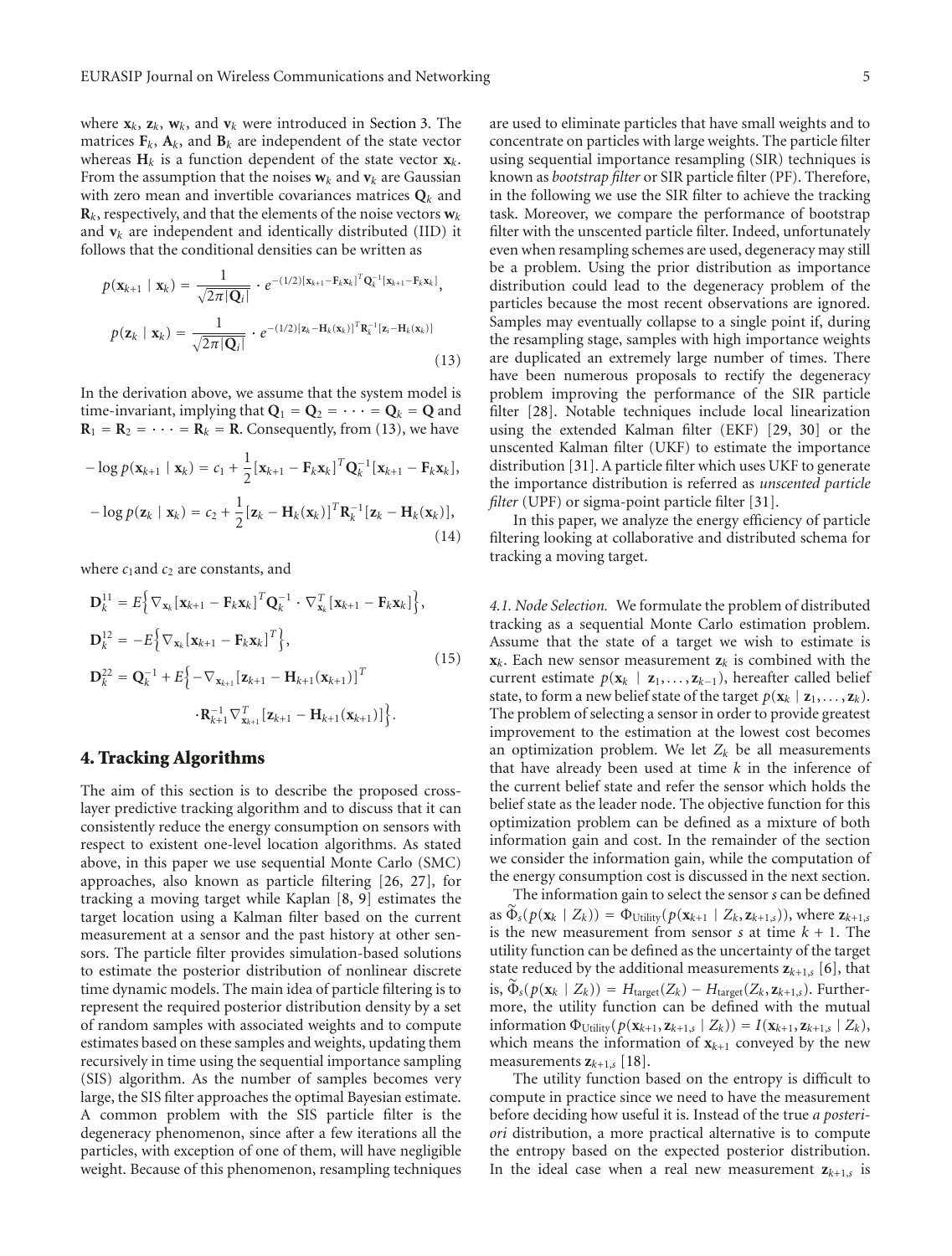available, the new belief or posterior is evaluated using sequential Bayesian filtering  $p(\mathbf{x}_{k+1} | \mathbf{z}_{k+1,s}, Z_k) \propto p(\mathbf{z}_{k+1,s} | \mathbf{z}_{k+1,s})$  $\mathbf{x}_{k+1}$ ) $p(\mathbf{x}_{k+1} | Z_k)$ . Without having the data  $\mathbf{z}_{k+1,s}$ , we need to compute the expected posterior distribution  $E_{\mathbf{z}_{k+1,s}}(p(\mathbf{x}_{k+1}))$  $\mathbf{z}_{k+1,s}, Z_k$ )). We can estimate the measurement  $\overline{\mathbf{z}}_{k+1,s}$  from the predicted belief and compute the expected likelihood function  $\hat{p}(\bar{\mathbf{z}}_{k+1,s} | \mathbf{x}_{k+1}) = \int p(\mathbf{z}_{k+1,s}(v_{k+1}) | \mathbf{x}_{k+1}) \times p(v_{k+1} | \mathbf{z}_{k+1})$  $Z_k$ ) $d\nu_{k+1}$ . Then, the expected posterior belief can be defined as follows:

$$
\hat{p}(\mathbf{x}_{k+1} | \bar{\mathbf{z}}_{k+1,s}, Z_k) = \hat{p}(\bar{\mathbf{z}}_{k+1,s} | \mathbf{x}_{k+1}) p(\mathbf{x}_{k+1} | Z_k).
$$
 (16)

The entropy of expected posterior distribution can be compute based on the discrete belief state  $\{\mathbf{x}_k^j, w_k^j\}_{j=1}^N$  [32], where  $w_k^j$  is the importance sampling weight in the resampling step of the particle filters and *N* represents the number of weights namely the number of particles. According to (16), the expected posterior belief for sensor *s* can be represented by the discrete belief state  $\{x_k^j, \widetilde{w}_{k+1,s}^j\}_{j=1}^N$  with the weights  $\widetilde{w}_{k+1,s}^j$  given by

$$
\widetilde{w}_{k+1,s}^j = \widehat{p}\left(\overline{\mathbf{z}}_{k+1,s} \mid \mathbf{x}_{k+1}^j\right) w_{k+1}^j. \tag{17}
$$

The entropy of the discrete belief state  $\{\mathbf{x}_{k+1}^j, \widetilde{w}_{k+1,s}^j\}_{j=1}^N$  can be computed by

$$
H = -\sum_{j=1}^{N} \widetilde{w}_{k+1,s}^{j} \log \widetilde{w}_{k+1,s}^{j}.
$$
 (18)

This expected posterior entropy can be used as a criteria to select the best among the sensor candidates to maximize the information gain. The objective function expected to improve the estimation of the target is given by

$$
\mathcal{N}_s = \arg \max_{s \in \mathcal{N}_a} \widetilde{\Phi}_s(p(\mathbf{x}_k | Z_k))
$$
  
= 
$$
\arg \max_{s \in \mathcal{N}_a} (H_{\text{target}}(Z_k) - H_{\text{target}}(Z_k, \mathbf{z}_{k+1,s})),
$$
 (19)

where  $\mathcal{N}_a$  indicates the set, with cardinality  $N_a$ , of active nodes in the cluster that receive from the CH a signal exceeding a predetermined RSS threshold.

#### **5. Energy Efficient Tracking**

Let us consider the following location discovery protocol for a given snapshot. With reference to Figure 2, the target *T* periodically sends discovery signal, with period *TM*, to all the sensors of the network. We indicate with  $\mathcal{N}_s$  the set of active neighbor nodes that maximize the utility function as in (19). The subset  $\mathcal{N}_d$  of desired anchor nodes needed for the localization algorithm will be chosen so as to minimize the energy consumption of the location discovery protocol. Then, each node  $i \in \mathcal{N}_s$  transmits the sensing information (the distance of the node *i* from the target) to the CH which processes the data and updates the current target location.



Figure 2: Location discovery protocol.

According to metric (2), the energy cost in the communication with one sensor  $i \in \mathcal{N}_s$  is given by

$$
E_i(r_i, d_i) = \left[ E_{\text{elec}}(N_d + 2) + E_{\text{amp}} \cdot d_i^{\alpha} \right] \cdot \frac{l}{T_M} + \left[ E_{\text{elec}}(N_d + 1) + E_{\text{amp}} \cdot r_i^{\alpha} \right] \cdot b,
$$
\n(20)

where *b* represents the bit rate (bit/s) between the CH and the neighbor  $i$ ,  $T_M$  (s) is the period between two consecutive discovery signal of the target, *ri* and *di* are, respectively, the distance of the node *i* from the CH and the target, and *Nd* is the number of desired neighbors of the CH. Finally, in (20)  $E_{elec}N_d$  represents the energy needed at the neighbors to receive one bit. In the energy cost we have omitted the energy consumption in the path between the target and the CH due to the calibration phase of the clustering and we have considered only the communication between each node of the cluster and its cluster head.

On the other hand, according to the metric (3) and the location discovery protocol herein discussed, the energy cost in the communication with the sensor  $i \in \mathcal{N}_s$ , based on (20), is given by

$$
U_i(r_i, d_i) = 2E_r(i) - E_i(r_i, d_i).
$$
 (21)

The total utility function, for all nodes in the set  $\mathcal{N}_s$ , is given by

$$
U^{\text{TOT}}(\mathcal{N}_s) = \sum_{i \in \mathcal{N}_s} U_i(r_i, d_i). \tag{22}
$$

As stated above, our objective is to select the optimal subset  $\mathcal{N}_d \subset \mathcal{N}_s$  which maximizes the total utility function in (22), subject to a constraint of the cardinality  $N_d$  of said subset. This gives formally the following objective function and associated constraint:

$$
\mathcal{N}_d = \arg \max_{\mathcal{N} \subseteq \mathcal{N}_s} U^{\text{TOT}}(\mathcal{N}) \quad \text{subject to } N_d \ge 2 \tag{23}
$$

A unique solution to this problem exists, since the objective function is strictly concave and the feasible set is convex. The solution of this optimization problem is illustrated in the following subsections.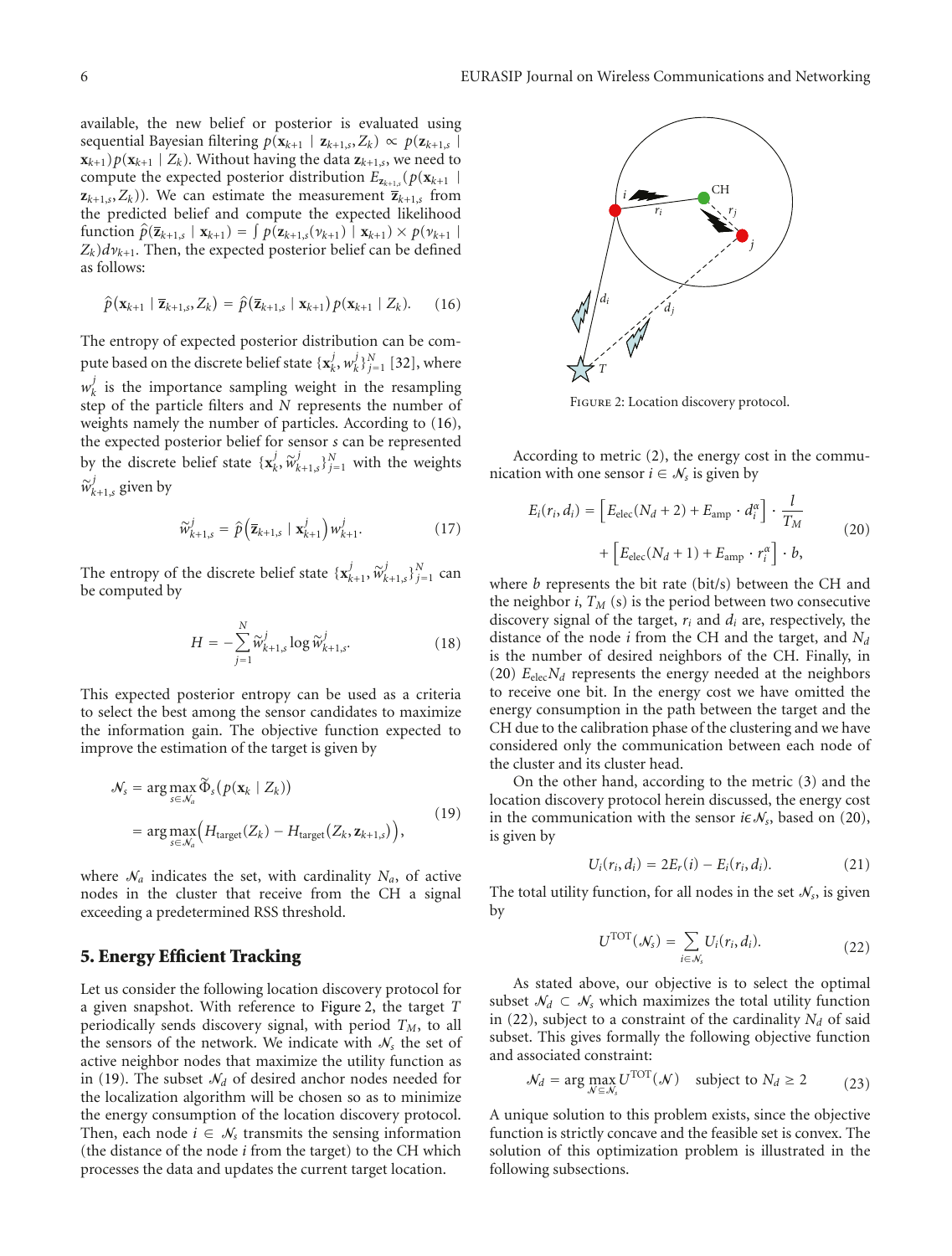**Synopsis:**  $[\mathcal{N}_d, \mathcal{C}, E_{\text{tot}}, node, E_b, k] = \text{Greedy}(\mathcal{N}_s, \mathcal{N}_d).$ Given: Set of nodes in the cluster  $\mathcal{N}_s$ , number of desired nodes N*d.* **Output:** Set of desired nodes  $\mathcal{N}_d$ , new set of candidate nodes in the cluster C, total energy of the desired set *E*tot, last node selected in the current snapshot *node*, energy of this node *Eb*, time *k.* Initialize the candidate set:  $C = \mathcal{N}_s$  $\mathcal{N}_{\text{cand}} = 0$ Initialize the objective function:  $E_{\text{tot}} = 0$ Randomly select a candidate node  $i \in \mathcal{C}$  $E_{\text{min}} = E(i)$ *NodeMin* <sup>=</sup> *<sup>i</sup>* **while**  $|\mathcal{N}_{\text{cand}}| < N_d$  **do for** each  $j \in \mathcal{C} \setminus \{i\}$  **do if**  $E(j) < E_{\min}$  then  $E_{\text{min}} = E(j)$ *NodeMin* <sup>=</sup> *<sup>j</sup>* **end if end for** *node* <sup>=</sup> *NodeMin*  $E_b = E_{\text{min}}$  $E_{\text{tot}} = E_{\text{tot}} + E_{\text{min}}$  $\mathcal{N}_{\text{cand}} = \mathcal{N}_{\text{cand}} \cup \{NodeMin\}$  $C = C \setminus \{NodeMin\}$ **end while**  $\mathcal{N}_d = \mathcal{N}_{\text{cand}}$ 

ALGORITHM 1: Greedy random node selection.

*5.1. The Solution in the Static Scenario.* To find the optimal solution for such problem it is theoretically possible to enumerate the solutions and evaluate each with respect to the stated objective. However, from a practical perspective, it is infeasible to follow such a strategy because the number of combinations grows exponentially with the size of problem.

Indeed, if we formulate our combinatorial optimization problem as an integer linear programming problem, the computational complexity consists of enumerating all the  $N_d$ -node subsets,  $O(N_a^{N_d})$ , and adding the computational complexity of the assignment problem,  $O(N_d^3)$ . In such cases, heuristic methods are usually employed to find good, but not necessarily guaranteed optimal solutions. More than one technique is applicable, that is, integer linear programming, graph theory, genetic algorithms, and greedy heuristics; see [33] for further details. Here we adopt the meta-heuristic greedy randomized adaptive search procedures (GRASP) [34], in which each iteration consists of two phases, a construction phase, in which a feasible solution is produced, and a local search phase, in which a local optimum in the neighborhood of the constructed solution is sought. The best overall solution is kept as the result.

The implementation of the optimal Greedy node selection procedure is described in Algorithm 1. It provides the set

| <b>Synopsis:</b> $[\mathcal{N}_d, \mathcal{C}', E_{\text{tot}}] = \text{BranchBound}(N_d, \mathcal{C}, E_b, node).$<br><b>Given:</b> Number of desired nodes $N_d$ , candidate nodes<br>set of the cluster $\mathcal{N}_a$ , energy bound $E_b$ , node related<br>to the energy bound node.<br><b>Output:</b> Set of desired nodes $\mathcal{N}_d$ , new set of candidate<br>nodes in the cluster $C'$ , total energy of the desired set |
|------------------------------------------------------------------------------------------------------------------------------------------------------------------------------------------------------------------------------------------------------------------------------------------------------------------------------------------------------------------------------------------------------------------------------------------|
| $E_{\rm tot}$ .                                                                                                                                                                                                                                                                                                                                                                                                                          |
| Initialize the candidate set:<br>$\mathcal{N}_{\text{cand}} = \{node\}$<br>Initialize the objective function:<br>$E_{\text{tot}}=E_h$<br>while $ \mathcal{N}_{\text{cand}}  < N_d$ do<br>for each $j \in C \setminus \{i\}$ do<br>if $E(j) < E_h$ then<br>break<br>else<br>$E_{\min} = E(j)$                                                                                                                                             |
| $NodeMin = j$                                                                                                                                                                                                                                                                                                                                                                                                                            |
| end if                                                                                                                                                                                                                                                                                                                                                                                                                                   |
| end for                                                                                                                                                                                                                                                                                                                                                                                                                                  |
| $\mathcal{N}_{\text{cand}} = \mathcal{N}_{\text{cand}} \cup \{NodeMin\}$<br>$C = C \setminus \{NodeMin\}$                                                                                                                                                                                                                                                                                                                                |
| $E_{\text{tot}} = E_{\text{tot}} + E_{\text{min}}$                                                                                                                                                                                                                                                                                                                                                                                       |
| end while                                                                                                                                                                                                                                                                                                                                                                                                                                |
| $\mathcal{N}_d = \mathcal{N}_{\text{cand}}$                                                                                                                                                                                                                                                                                                                                                                                              |

Algorithm 2: Branch and bound algorithm.

of desired nodes  $\mathcal{N}_d$ , new set of candidate nodes in the cluster C, total energy of the desired set  $E_{\text{tot}}$ , last node selected in the current snapshot *node*, energy of this node *Eb*, and time *k*.

*5.2. The Solution in the Dynamic Scenario.* In previous sections, we have considered the static version of the problem, namely, a snapshot model. In this section we extend the Greedy node selection procedure over multiple snapshots, so that we can select active nodes for the next measurement intervals. In a dynamic scenario, due to the target mobility, the distance  $d_i$  in (20) varies with the time and hence the total utility function (22) is a function of time *k*.

In the dynamic version of the optimization problem we use the Dynamic Programming [35], that is based on the idea of breaking down the problem into stages at which the decisions take place and finding a recurrence relation that takes us backward from one stage to the previous stage. For this purpose, a branch-and-bound method is developed, in which the branch refers to the partitioning process into stages, that are repeatedly decomposed until a solution is found or infeasibility is proved, and the bound refers to lower bounds that are used to construct a proof of optimality without exhaustive search. We introduce an *energy bound* as in the following definition.

*Definition 1.* The energy bound is the maximum energy referred to the energy costs associated to the nodes selected in the previous their snapshot.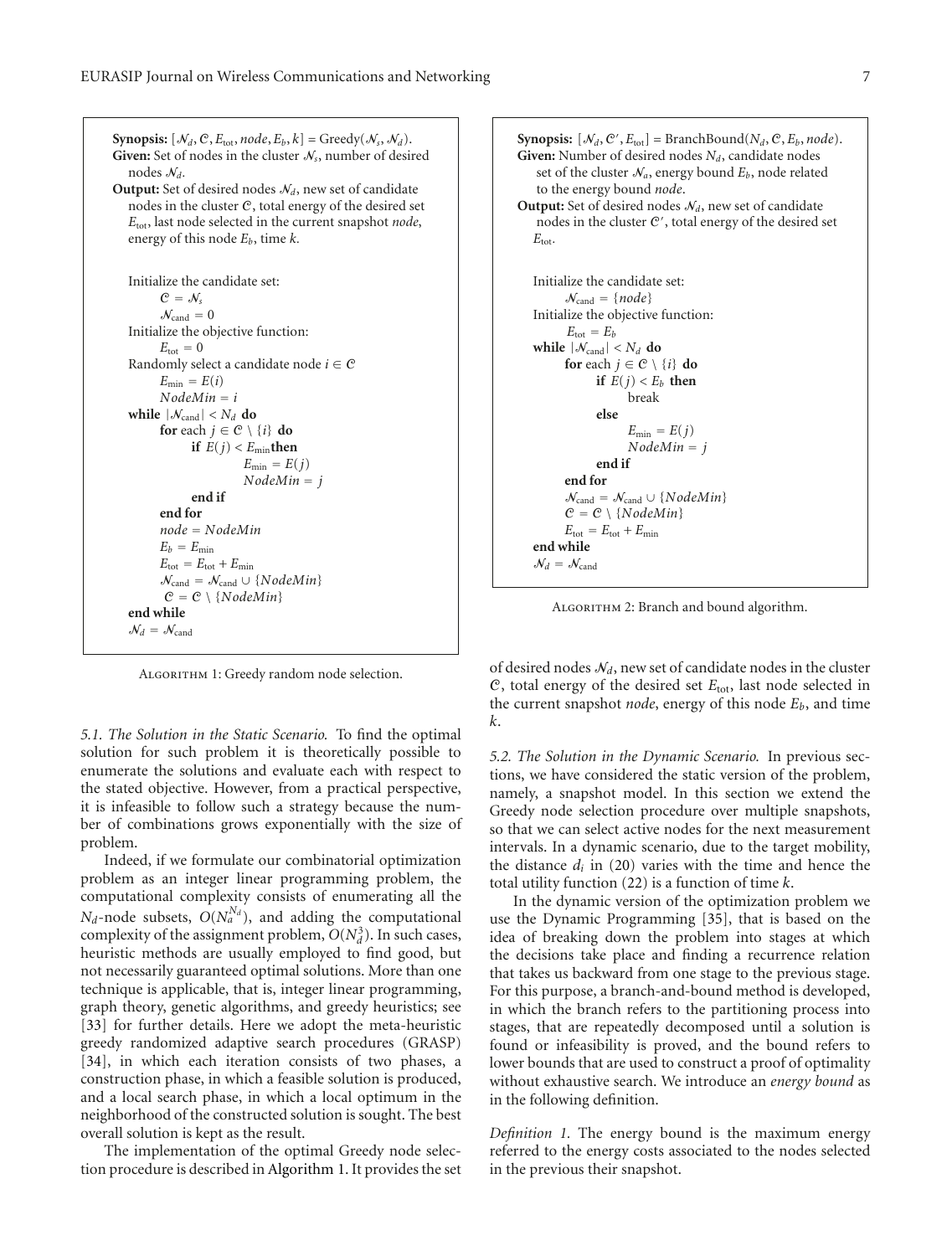**Synopsis:**  $[\mathcal{N}_d, \mathcal{C}, E_{\text{tot}}] = \text{DynamicSelection}(\mathcal{N}_a, N_d).$ **Output:** Set of desired nodes  $\mathcal{N}_d$ , new set of candidate nodes in the cluster C,total energy of the desired set *Etot*.

- (1) The initial leader node does the following step: (a) draw initial samples  $\{x_0^j, w_0^j = 1\}_{j=1}^N$  of the target from the prior information; (b) update the belief state  ${\bf x}_1^j, w_1^j\}_{j=1}^N$  by the sensor fusion algorithm based on the new measurement **z**<sup>1</sup> at the leader node in the set  $\mathcal{N}_a$ ; (c) compute the expected posterior belief state  $\{x_2^j, w_{2,i}^j\}_{j=1}^N$  for each neighboor node *i* with the weights  $\hat{w}^j_{2,i}$  computed by (17); (d) compute the entropy of the expected posterior belief state  $\{\mathbf{x}_2^j, w_{2,i}^j\}_{j=1}^N$  for each neighboor node *i* by(18) and determine the next best sensor, say (b) in the set N*s*.
- $(2)$   $[\mathcal{N}_d, \mathcal{C}, E_{\text{tot}}, node, E_b, k] = \text{Greedy}(\mathcal{N}_s, N_d)$
- (3) Loop until time runs out:
- (4) Prediction step and Update step of particle filtering to estimate the target's trajectory.
- (5) Update the candidate set  $C$  during the dynamic of the target.
- (6)  $[\mathcal{N}_d, \mathcal{C}', E_{\text{tot}}] = \text{BranchBound}(N_d, \mathcal{C}, E_b, node)$

Algorithm 3: Tracking algorithm.

TABLE 1: Computational complexity of the node selection algorithms.

| Number of desired nodes | Greedy       | Kaplan           |
|-------------------------|--------------|------------------|
|                         | $O(N_a - 1)$ | $O((N_a-1)^2)$   |
|                         | $O(N_a-2)$   | $O((N_a-2)^2)$   |
| $\cdots$                | .            | .                |
| $N_d$                   | $O(N_a-N_d)$ | $O((N_a-N_d)^2)$ |

Algorithm 2 shows pseudocode of an efficient implementation of our branch-and-bound approach. It provides the set of desired nodes  $\mathcal{N}_d$ , the new set of candidate nodes in the cluster C', and the total energy of the desired set  $E_{\text{tot}}$ . Note that the total utility function of the desired set can be obtained from the following equation:

$$
U^{\text{TOT}}(\mathcal{N}_d) = 2E_r N_d - E^{\text{TOT}}(\mathcal{N}_d),\tag{24}
$$

assuming that the nodes of the cluster have an even remaining energy, that is,

$$
E_r(i) = E_r \quad \forall i \in \mathcal{N}_d. \tag{25}
$$

Finally, in Algorithm 3 has been reported the overall tracking algorithm which combines the node's selection procedures with the particle filtering algorithm.

#### **6. Performance Evaluation**

In this section, we investigate the performance of the overall target tracking system looking first at the node selection

TABLE 2: Time to process greedy and Kaplan algorithms.

| Number of desired nodes | Greedy Time   | Kaplan Time    |
|-------------------------|---------------|----------------|
| 2                       | $6.6639e - 5$ | $13.9816e - 4$ |
| 3                       | $7.8829e - 5$ | $32.5238e - 4$ |
| $\overline{4}$          | $1.0095e - 4$ | $10.0543e - 3$ |
| -5                      | $1.2099e - 4$ | $23.1352e - 3$ |
| 6                       | $1.4041e - 4$ | $52.2764e - 3$ |

algorithm and then at the tracking algorithm and energy consumption.

*6.1. Optimal Node Selection.* In the following we compare our *greedy* node selection algorithm with the *Kaplan* algorithm in [8, 9]. The only difference between [8] and [9] is that in [8] the global topology knowledge is assumed, in which every active node reaches the entire network, while in [9] the only knowledge of the relative position to the target and the active nodes from the previous snapshot is required. Table 1 shows the computational complexity of the proposed node selection algorithm and the *Kaplan* algorithm for each iteration. Hence, the computational complexity for all iterations is given by the following.

- (i) Greedy computational complexity:  $\sum_{i=0}^{N_d} (N_a i)$  $N_a N_d + N_a - (N_d^2/2) - (N_d/2)$ .
- (ii) Kaplan computational complexity:  $\sum_{i=0}^{N_d} (N_a i)^2$  $N_a^2(N_d+1)+(N_d(N_d+1)(2N_d+1))/(6)-2N_a(N_d(N_d+1))$ 1))*/*2*.*

Indeed, in the above analysis we have omitted the computational complexity of the initialization step of the Simplex algorithm, in which two nodes are chosen by exhaustive search. Definitely, due to computational complexity and because the simplex does not always find the global minimum, our approach outperforms the *Kaplan* algorithm.

As stated in Section 4.1, the node selection procedure is combined with the maximization of the utility function. Hence in our analysis the computational complexity of the problem in (19) needs to be considered, namely,  $O(N_dN \log N)$  where *N* is the number of weights. Finally, the computational complexity for all iterations is given by  $\sum_{i=1}^{N_d} iN \log N$ .

In Table 2 the results of a runtime measurement are illustrated, conducted on a system with AMD Opteron XP Processor 250, approximately 2400 MHz frequency, and 4,00 GB RAM. Table 2 provides the execution time of the node's selection algorithm versus the number of desired nodes using *Na* equal to 10 and *N* equal to 100.

*6.2. Estimation Bound for Range-Based Tracking.* In this paper we assume as dynamic model of the target the constant velocity model [36]. Hence, denoting by  $\mathbf{x}_k$  =  $[\alpha_k, \dot{\alpha}_k, \beta_k, \dot{\beta}_k]^T$  the state vector (coordinates along *x*, *y* axes and the velocities) of a target, the state-space model is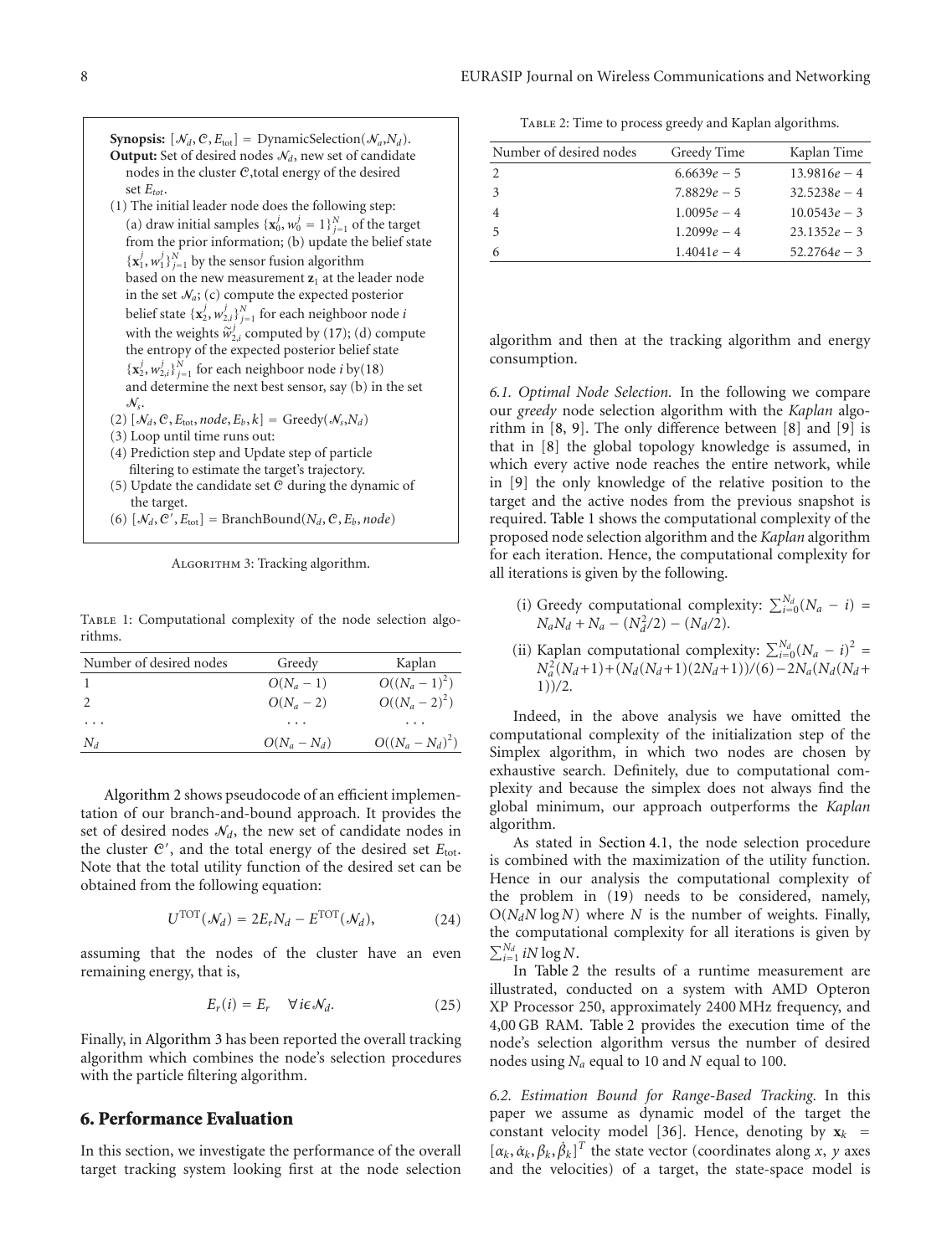TABLE 3: Parameters of the model used for simulations.

| Parameters           | Scenario 1                       | Scenario 2                       |
|----------------------|----------------------------------|----------------------------------|
| Size                 | $20 \,\mathrm{m}^2$              | $200 \,\mathrm{m}^2$             |
| velocity             | $0.1$ m/s                        | $0.3$ m/s                        |
| К                    | 9 dB                             | 9 dB                             |
| $\alpha$             | 3                                | 3                                |
| $E_{\text{elec}}$    | $10 \frac{\text{n}}{\text{bit}}$ | $10 \frac{\text{n}}{\text{bit}}$ |
| $E_{\rm amp}$        | $100 \text{ pJ/bit/m}^3$         | $100 \text{ pJ/bit/m}^3$         |
| $T_M$                | 2 sec                            | 2 sec                            |
| b                    | 10 bit/sec                       | 10 bit/sec                       |
| 1                    | 8 bits                           | 8 bits                           |
| $\Delta T$           | 1 sec                            | 1 sec                            |
| Process variance     | 1.0                              | 1.8                              |
| Observation variance | 0.3                              | 0.3                              |
| particle number      | 100, 500                         | 100, 500                         |

given by

$$
\mathbf{x}_{k+1} = \begin{pmatrix} 1 & \Delta T & 0 & 0 \\ 0 & 1 & 0 & 0 \\ 0 & 0 & 1 & \Delta T \\ 0 & 0 & 0 & 1 \end{pmatrix} \mathbf{x}_{k} + \begin{pmatrix} \frac{\Delta T^{2}}{2} & 0 \\ \Delta T & 0 \\ 0 & \frac{\Delta T^{2}}{2} \\ 0 & \Delta T \end{pmatrix} \mathbf{w}_{k}, \qquad (26)
$$

where  $\mathbf{v}_k \sim \mathcal{N}(0, \text{diag}(\sigma_x^2, \sigma_y^2))$  denotes the motion noise and Δ*T* the length of the measurement interval.

Additionally, as observation model of the measurements, we use the log-normal shadowing model [37]. Hence, let  $\{\alpha^s, \beta^s\}$  be the fixed position of sensor **s** and let **d**<sub>*k*</sub> =  $\|\mathbf{x}_k - \mathbf{x}_k\|$ **s** $||^{1/2} = [(\alpha_k - \alpha^s)^2 + (\beta_k - \beta^s)^2]^{(1/2)}$  be the distance between the sensor **s** and the target; in a logarithmic scale the targetoriginated measurements are modeled by

$$
\mathbf{H}_{k}(\mathbf{x}_{k}) = K - 10\alpha \log(\mathbf{d}_{k}),
$$
  

$$
\mathbf{z}_{k} = \mathbf{H}_{k}(\mathbf{x}_{k}) + \mathbf{B}_{k}\mathbf{v}_{k},
$$
 (27)

where the measurement noise  $\mathbf{v}_k$  accounts for the shadowing effects and other uncertainties. The noise  $v_k$  is assumed to be a zero-mean Gaussian with covariances values  $\sigma_x^2 = \sigma_y^2 =$  $\sigma_o^2$ , and the sensor noises are assumed uncorrelated; *K* is the transmission power, and  $\alpha \in [2, 5]$  is the path loss exponent.

Consequently, a straightforward calculation of (15) gives

$$
\mathbf{D}_{k}^{11} = \mathbf{F}_{k}^{T} \mathbf{Q}_{k}^{-1} \mathbf{F}_{k},
$$
\n
$$
\mathbf{D}_{k}^{12} = -\mathbf{F}_{k}^{T} \mathbf{Q}_{k}^{-1},
$$
\n
$$
\mathbf{D}_{k}^{22} = \mathbf{Q}_{k}^{-1} + E \Big\{ \nabla_{\mathbf{x}_{k+1}} \mathbf{H}_{k+1}^{T} (\mathbf{x}_{k+1}) \mathbf{R}_{k+1}^{-1} \cdot \nabla_{\mathbf{x}_{k+1}}^{T} \mathbf{H}_{k+1} (\mathbf{x}_{k+1}) \Big\}.
$$
\n(28)

From (11), the recursion of information matrix can be written as

$$
\mathbf{J}_{k+1} = \left( \mathbf{Q}_k + \mathbf{F}_k \mathbf{J}_k^{-1} \mathbf{F}_k^T \right)^T + E \left\{ \nabla_{\mathbf{x}_{k+1}} \mathbf{H}_{k+1}^T \mathbf{R}_{k+1}^{-1} \nabla_{\mathbf{x}_{k+1}}^T \mathbf{H}_{k+1} \right\},
$$
\n(29)

where

$$
\nabla_{\mathbf{x}_{k}}\mathbf{H}_{k} = -10\alpha \begin{bmatrix} \frac{\alpha_{k}}{\sqrt{\|\mathbf{x}_{k} - \mathbf{s}_{1}\|}} & 0 & \frac{\beta_{k}}{\sqrt{\|\mathbf{x}_{k} - \mathbf{s}_{1}\|}} & 0 \\ \frac{\alpha_{k}}{\sqrt{\|\mathbf{x}_{k} - \mathbf{s}_{2}\|}} & 0 & \frac{\beta_{k}}{\sqrt{\|\mathbf{x}_{k} - \mathbf{s}_{2}\|}} & 0 \\ \cdots & \cdots & \cdots & \cdots \\ \frac{\alpha_{k}}{\sqrt{\|\mathbf{x}_{k} - \mathbf{s}_{m}\|}} & 0 & \frac{\beta_{k}}{\sqrt{\|\mathbf{x}_{k} - \mathbf{s}_{m}\|}} & 0 \end{bmatrix} .
$$
\n(30)

Substituting (30) in (29) the recursion of information matrix is given by

$$
\mathbf{J}_{k+1} = \left( \mathbf{Q}_k + \mathbf{F}_k \mathbf{J}_k^{-1} \mathbf{F}_k^T \right)^{-1} + \frac{100\alpha^2}{\sigma_o}
$$
\n
$$
\sum_{i=1}^m \frac{m\alpha_k^2}{\|\mathbf{x}_k - \mathbf{s}_i\|^2} \quad 0 \quad \frac{\alpha_k^m \beta_k^m}{\sum_{i=1}^m \|\mathbf{x}_k - \mathbf{s}_i\|^2} \quad 0
$$
\n
$$
\left[ \begin{array}{ccc} 0 & 0 & 0 & 0 \\ \frac{\alpha_k^m \beta_k^m}{\sum_{i=1}^m \|\mathbf{x}_k - \mathbf{s}_i\|^2} & 0 & \frac{m\beta_k^2}{\sum_{i=1}^m \|\mathbf{x}_k - \mathbf{s}_i\|^2} & 0 \\ 0 & 0 & 0 & 0 \end{array} \right].
$$
\n(31)

The initial information matrix required for the recursion is calculated from the prior probability density function  $p(\mathbf{x}_0)$ . We assume that the initial target state is a Gaussian random variable and  $\mathbf{x}_0$  ∼  $\mathcal{N}(\hat{\mathbf{x}}_0, \mathbf{P}_0)$ . Then, if the state is Gaussian with covariance  $P_0$ ,  $J_k$  can be recursively computed from the initial condition  $J_0 = P_0^{-1}$ .

*6.3. Tracking Accuracy.* We implemented the node's selection algorithms and the particle filters in a Matlab simulator. We present simulation results for the scenarios illustrated in Table 3. Figure 3 shows the target trajectories for two different velocities, equal to 0.1 and 0.3 m/s, used in the experiment.

In Figures 4 and 5, we have shown the PCRBs for the position, meaning that the (1,1) and (3,3) elements of *J*−<sup>1</sup> are considered. Furthermore, we compare the PCRB with the root mean square errors of PF and UPF for different numbers *m* of active nodes. It should be noted that the empirical error curves for the PF and the UPF closely match the theoretical PCRB for the problem considered. This means that the PF and the UPF appear to be efficient sequential estimators of the target state vector. The simulation results provide that the PCRB decreases as the number of active nodes increases. Note that in Figure 4(d), contrarily to the PCRB, the root mean square error of the two filters shows a divergence from the expected decreasing behavior. We believe it is due to the degeneracy phenomenon of particle filters; however, an additional investigation is needed.

Figure 6 shows the root-mean-squared error (RMSE) on the position of the target of different filters versus the number of desired nodes using 100 runs. The bootstrap particle filter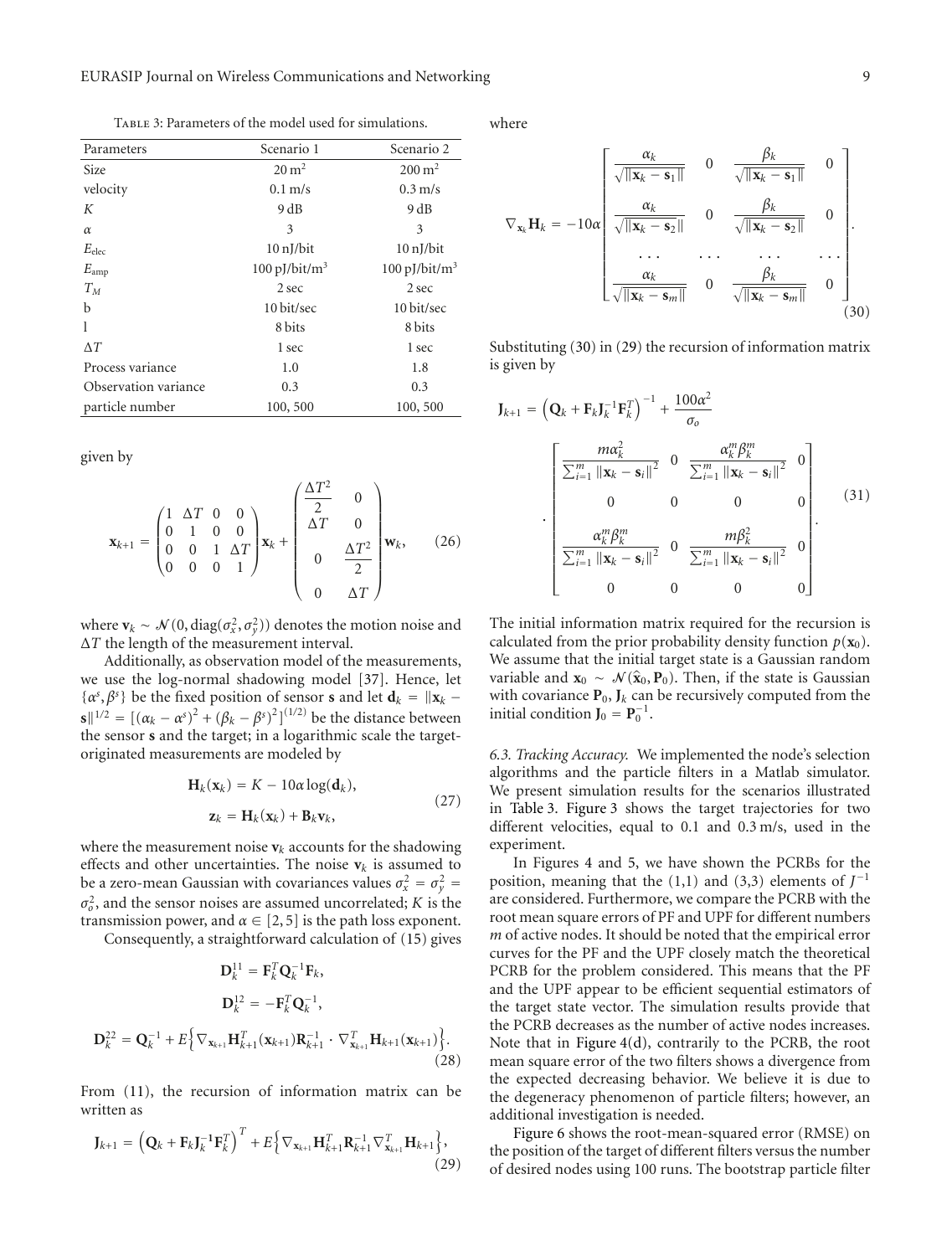

FIGURE 3: Actual track of the target with different velocity.



FIGURE 4: Compared tracking error versus time with target velocity = 0.1 m/s.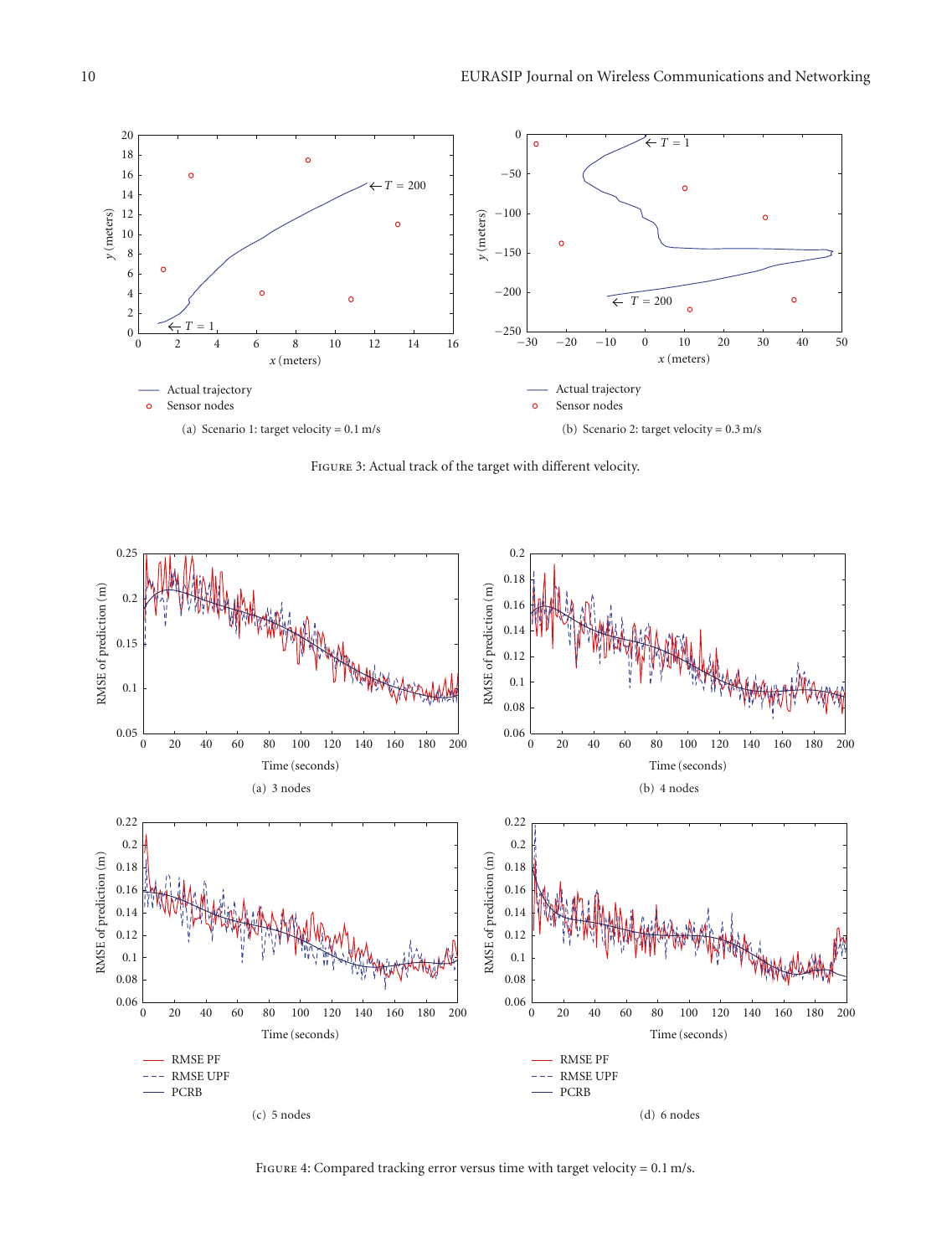

FIGURE 5: Compared tracking error versus time with target velocity =  $0.3$  m/s.



FIGURE 6: Performance accuracy comparison of particle filters: (a) target velocity = 0.1 m/s,  $\sigma_o = 0.3$ , and  $\sigma_p = 1.0$ ; (b) target velocity = 0.3 m/s,  $\sigma_o = 0.3$ , and  $\sigma_p = 1.8$ .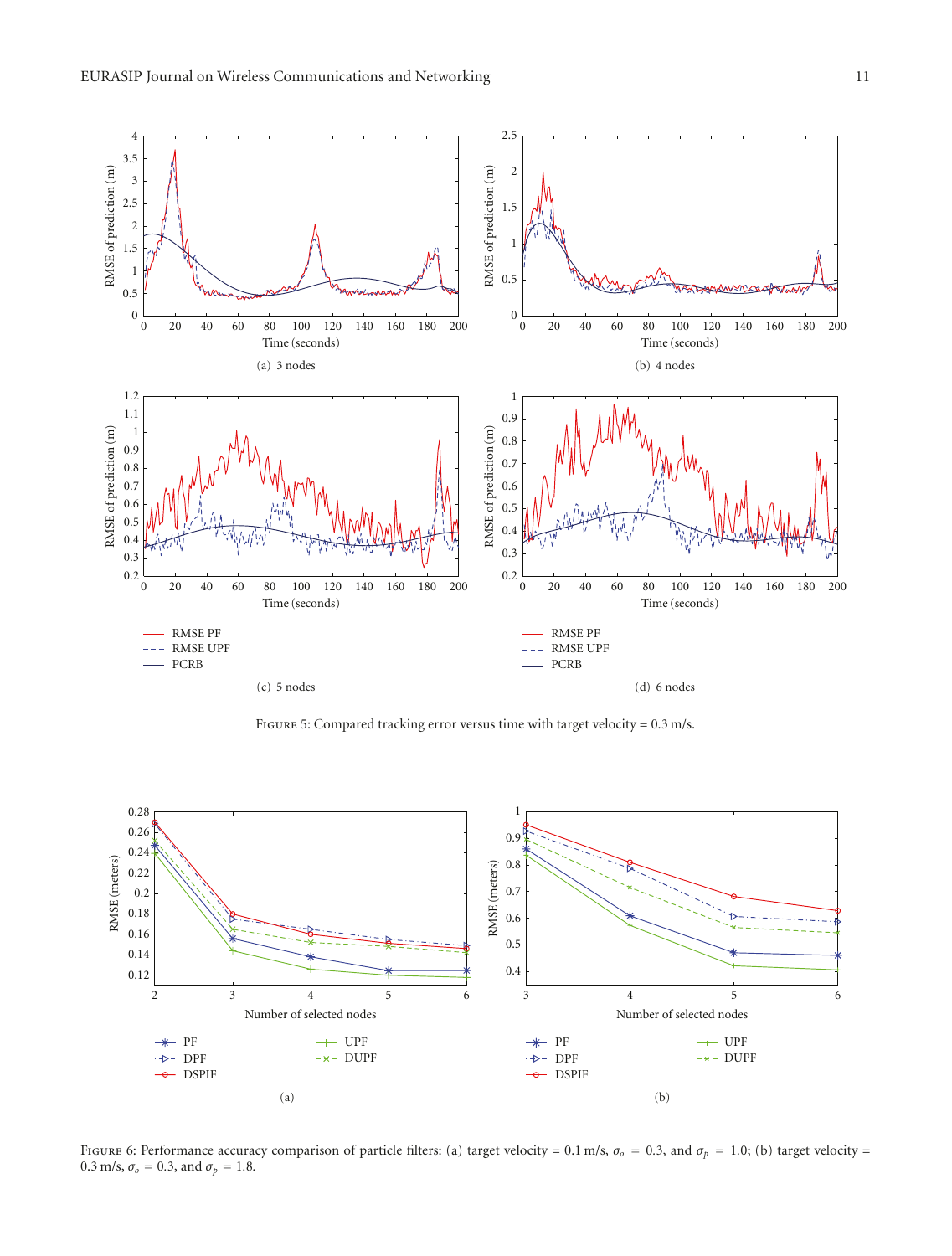(a) Energy consumption of Kalpan and Greedy algorithms versus number of nodes

(b) RMSE versus Energy consumption for different tracking algorithms using Greedy selection

Figure 7: Energy consumption comparison.

and the unscented particle filter have been implemented in both centralized and distributed manner using the node selection rules. The performance of the distributed PF (DPF) and distributed UPF (DUPF) is compared with the performance of the distributed sigma-point information filter (DSPIF) from [4]. Confidence intervals are not shown for the sake of clarity.

In Scenario1, nodes are randomly deployed on an area of  $20 \text{ m} \times 20 \text{ m}$  and the target speed is 0.1 m/s (see Figure 3(a)). In Figure 6(a) a process variance  $\sigma_p$  equal to 1.0 has been used for the trajectory  $3(a)$ . Clearly, the centralized filter PF outperforms the distributed filter DPF in tracking quality because in the distributed algorithms nodes only have local knowledge. Also the RMSE of DUPF is always larger than that for UPF. On the other hand, as we will show, the energy consumption is higher for the centralized approach. Finally, DPF and DUPF outperform DSPIF.

In Scenario2, nodes are randomly deployed on an area of  $200 \text{ m} \times 200 \text{ m}$  and the target speed is  $0.3 \text{ m/s}$  (see Figure 3(b)). Figure 6(b) illustrates the root-mean-squared error (RMSE) on the position of the target, depending on the number of active nodes in the network. Figure 6(b) shows the RMSE for a process variance  $\sigma_p$  equal to 1.8. Again the unscented particle filter with 100 particles gives best results than the bootstrap particle filter using 100 particles as it is clear in Figure 6(b). Simulation results indicate a decrease in tracking performance with increase of noise and fast target movement. Note that, in Figure 6(b), the values of the error when the number of desired nodes is equal two are omitted because in this case the filter diverges. Other simulation results that we have not reported, with target velocity equal to 0.5 and 1.0 m/s, show that to estimate the track when the velocity increases a high number of anchor nodes are needed. For each value of *Nd*, 10000 different random configurations were generated, where, for each configuration, we assume a maximum range between node and target equal to 30 meters, and a maximum range between node and cluster head equal to 10 meters. The DPF and DUPF computational complexity is given by *O*(*N*3), while

the *Kaplan* computational complexity is given by  $O(N^2)$  as the Kalman filter has been used. Particularly, the time to process the bootstrap particle filter with 100 and 500 particles is equal to 1,605 seconds and 8,052 seconds, respectively, with three active nodes, while the time to process the unscented particle filter with 100 particles is equal to 3,281 seconds. In conclusion, the UPF is less computational efficient than the PF but performs a more accurate estimation of the target's position compared to the UPF.

*6.4. Energy Consumption.* Figure 7 shows the energy consumption of node selection algorithms. In Figure 7(a), we compare the energy consumption of the proposed greedy algorithm and Kaplan algorithm as the number of selected nodes increases, using the the residual energy-based metrics defined in (3). Simulation results indicate an increase of the energy consumption with growing number of nodes. We highlight that the rise of the greedy algorithm energy consumption is superlinear using the energy-based metric introduced by Heinzelman in [10] while the rise is linear using our proposed residual energy-based metric. Definitively can be concluded that the greedy selection algorithm outperforms the Kaplan selection algorithm to select the sensors that would give the most prolonged life to the network. In Figure 7(b), RMSE versus energy consumption of PF, DPF, UPF, and DUPF algorithms using greedy selection has been shown.

In conclusion, the energy consumption increases with the number of active nodes; on the other hand the tracking error decreases as the the number of active nodes increases. A tradeoff between the performance and the number of nodes is needed to save energy.

#### **7. Conclusion**

The focus of the article was the energy-efficient and collaborative target tracking in wireless sensor networks. The tracking problem was formulated as a cross-layer optimization with the aim of maximizing the total utility

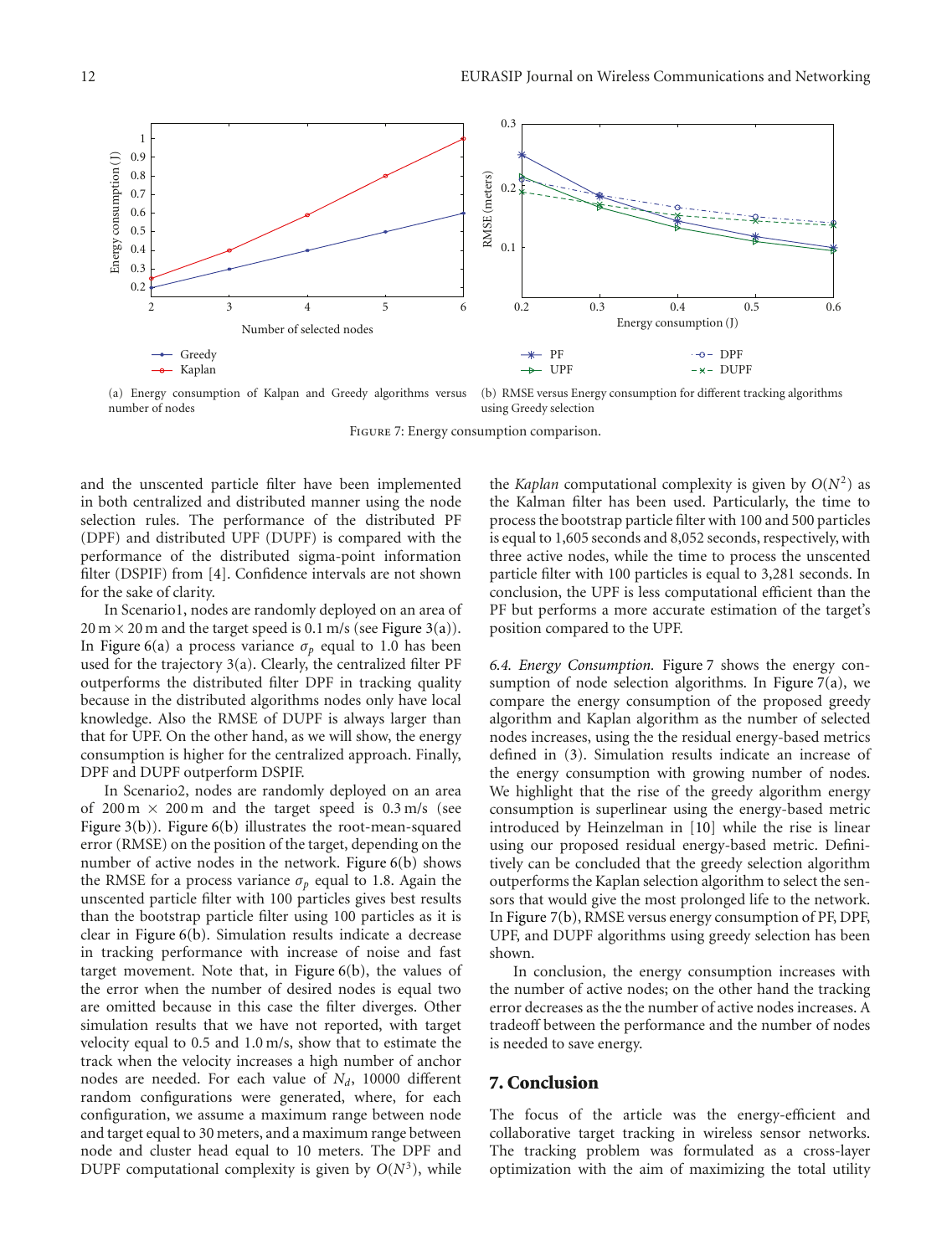function in the cluster. The node selection procedures were integrated into a particle filter and tested on simulated data. The optimal greedy-based algorithm was extended at the real scenario to consider the energy consumption over more measurement intervals. A lower bound was also introduced. The experiments indicate that the proposed approach outperforms the existing algorithms in literature. Extensive simulations showed that the target tracking system yields good accuracy for lower velocity of the target. The tracking performances get worse as the noise and the target velocity increase. The bootstrap particle filter and the unscented particle filter for the centralized and distributed scheme and the distributed sigma-point information filter [4] have been implemented and the accuracies have been compared. Furthermore, we have presented a closed-form derivation of PCRB as a performance criterion, eliciting the influence of the number of active nodes, the channel parameters and the model parameters. The formula has been derived and the tracking protocol has been evaluated for linear dynamic's models and for a nonlinear Gaussian observation's model. Finally, in this study we assumed an intra-cluster communication and limited ourselves to consider a single cluster in which an even energy consumption by the sensor nodes has been assumed. Future work is investigating the implementation of algorithms to report tracking samples to multiple cluster heads.

#### **Acknowledgement**

The author would like to thank Professor Ian Akyildiz for the helpful suggestions.

#### **References**

- [1] I. F. Akyildiz, W. Su, Y. Sankarasubramaniam, and E. Cayirci, "Wireless sensor networks: a survey," *Computer Networks*, vol. 38, pp. 393–422, 2002.
- [2] A. T. Ihler, J. W. Fisher III, R. L. Moses, and A. S. Willsky, "Nonparametric belief propagation for self-localization of sensor networks," *IEEE Journal on Selected Areas in Communications*, vol. 23, no. 4, pp. 809–819, 2005.
- [3] J. Lee, K. Cho, S. Lee, T. Kwon, and Y. Choi, "Distributed and energy-efficient target localization and tracking in wireless sensor netwoks," *Computer Communications*, vol. 29, pp. 2494–2505, 2006.
- [4] T. Vercauteren and X. Wang, "Decentralized sigma-point information filters for target tracking in collaborative sensor networks," *IEEE Transactions on Signal Processing*, vol. 53, no. 8, pp. 2997–3009, 2005.
- [5] D. Estrin, R. Govindan, J. Heidemann, and S. Kumar, "Next century challenges: Scalable coordination in sensor networks," in *Proceedings of 5th ACM/IEE International Conference on Mobile Computing and Networking (MobiCom '99)*, pp. 263– 270, Seattle, Washington, August 1999.
- [6] E. Ertin, J. W. Fisher, and L. C. Potter, "Maximum mutual information principle for dynamic sensor query problems," in *Proceedings of the International Workshop on Information Processing in Sensor Networks (IPSN '03)*, pp. 405–416, Palo Alto, Calif, USA, April 2003.
- [7] H. Wang, G. Pottie, K. Yao, and D. Estrin, "Entropy-based sensor selection heuristic for target localization," in *Proceeding of the 3rd International Symposium on Information Processing in Sensor Networks (IPSN '04)*, pp. 36–45, Berkeley, Calif, USA, April 2004.
- [8] L. M. Kaplan, "Global node selection for localization in a distributed sensor network," *IEEE Transactions on Aerospace and Electronic Systems*, vol. 42, no. 1, pp. 113–135, 2006.
- [9] L. M. Kaplan, "Local node selection for localization in a distributed sensor network," *IEEE Transactions on Aerospace and Electronic Systems*, vol. 42, no. 1, pp. 136–146, 2006.
- [10] W. B. Heinzelman, A. P. Chandrakasan, and H. Balakrishnan, "Energy-Efficient Communication Protocol forWireless Microsensor Networks," in *Proceedings of 33rd Hawaii International Conference on System Sciences (HICSS '00)*, Maui, Hawaii, January 2000.
- [11] L. Arienzo and M. Longo, "Energy-efficient tracking strategy for wireless sensor networks," in *Proceeding of the 5th IEEE International Conference on Mobile Ad-Hoc and Sensor Systems (MASS '08)*, pp. 595–602, Atlanta, Ga, USA, September 2008.
- [12] H. T. Kung and D. Vlah, "Efficient location tracking using sensor networks," in *Proceedings of the IEEE Wireless Communications & Networking Conference (WCNC '03)*, March 2003.
- [13] C.-Y. Lin and Y.-C. Tseng, "Structures for in-network moving object tracking in wireless sensor networks," in *Proceeding of the 1st International Conference on Broadband Networks (BroadNets '04)*, pp. 718–727, October 2004.
- [14] W. Zhang and G. Cao, "DCTC: dynamic convoy tree-based collaboration for target tracking in sensor networks," *IEEE Transactions on Wireless Communications*, vol. 3, no. 5, pp. 1689–1701, 2004.
- [15] W. Zhang and G. Cao, "Optimizing tree reconfiguration for mobile target tracking in sensor networks," in *Proceedings of the 23rd Annual Joint Conference of the IEEE Computer and Communications Societies (INFOCOM '04)*, vol. 4, pp. 2434– 2445, 2004.
- [16] Q. Wang, W.-P. Chen, R. Zheng, K. Lee, and L. Sha, "Acoustic target tracking using tiny wireless sensor devices," in *Proceedings of the International Workshop on Information Processing in Sensor Networks (IPSN '03)*, pp. 642–657, 2003.
- [17] W.-P. Chen, J. C. Hou, and L. Sha, "Dynamic clustering for acoustic target tracking in wireless sensor networks," *IEEE Transactions on Mobile Computing*, vol. 3, no. 3, pp. 258–271, 2004.
- [18] J. Liu, J. Reich, and F. Zhao, "Collaborative in-network processing for target tracking," *EURASIP Journal on Applied Signal Processing*, vol. 2003, no. 4, pp. 378–391, 2003.
- [19] F. Zhao, J. Shin, and J. Reich, "Information-driven dynamic sensor collaboration for tracking applications," *IEEE Signal Processing Magazine*, vol. 19, no. 2, pp. 61–72, 2002.
- [20] C. M. Kreucher, A. O. Hero, K. D. Kastella, and M. R. Morelande, "An Information-based approach to sensor management in large dynamic networks," *Proceeding of IEEE*, vol. 95, pp. 978–999, 2007.
- [21] W. B. Heinzelman, A. P. Chandrakasan, and H. Balakrishnan, "An application-specific protocol architecture for wireless microsensor networks," *IEEE Transactions on Wireless Communications*, vol. 1, no. 4, pp. 660–670, 2002.
- [22] J. H. Chang and L. Tassiulas, "Energy conserving routing in wireless ad-hoc networks," in *Proceedings of the 19th Annual Conference on Computer Communications (INFOCOM '00)*, vol. 1, pp. 22–31, Tel Aviv, Israel, March 2000.